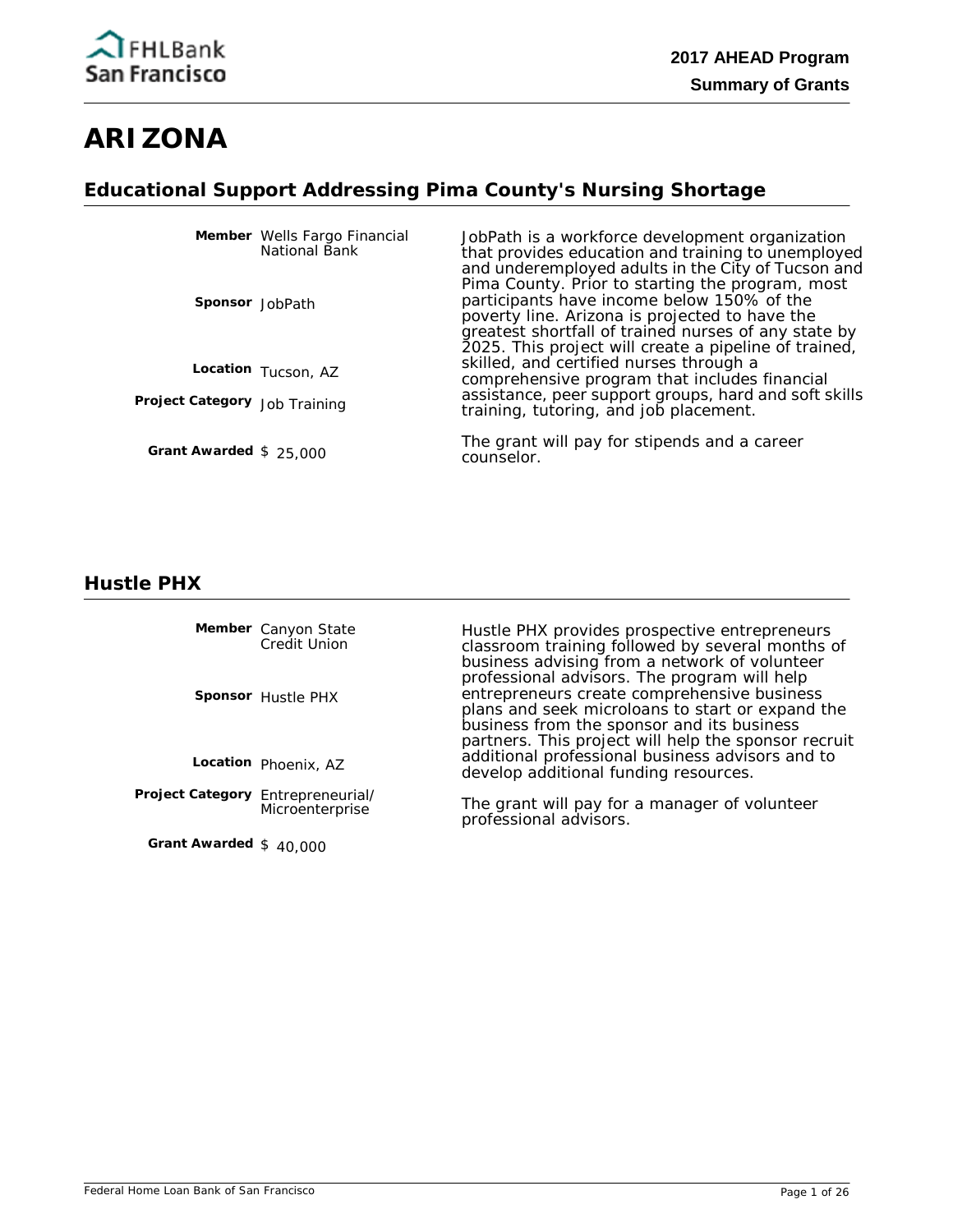

### **Negocios Amigos**

|                                   | Member Raza Development<br>Fund<br>Sponsor En Familia | En Familia runs an all Spanish radio station in<br>Maricopa County that focuses on family oriented,<br>educational, and self improvement messaging.<br>Negocios Amigos is a voluntary membership<br>network within the larger organization that<br>promotes low-income Hispanic owned business<br>throughout the Phoenix metropolitan area and<br>provides these business owners with technical and |
|-----------------------------------|-------------------------------------------------------|-----------------------------------------------------------------------------------------------------------------------------------------------------------------------------------------------------------------------------------------------------------------------------------------------------------------------------------------------------------------------------------------------------|
|                                   | Location Phoenix, AZ                                  | financial assistance and business, media, and<br>market exposure. This project will increase the                                                                                                                                                                                                                                                                                                    |
| Project Category Entrepreneurial/ | Microenterprise                                       | organization's capacity to attract more businesses<br>to the network and allow them to offer more<br>services, such as microloans and immigration                                                                                                                                                                                                                                                   |
| Grant Awarded $$30,000$           |                                                       | compliance assistance.                                                                                                                                                                                                                                                                                                                                                                              |
|                                   |                                                       | The grant will pay the salary of a program                                                                                                                                                                                                                                                                                                                                                          |

coordinator and marketing expenses.

# **Neighborhood Economic Development Corporation (NEDCO)**

|                                        | Member Western Alliance Bank<br><b>Sponsor</b> A New Leaf/NEDCO | NEDCO is a place-based CDFI that is spurring<br>economic development along the light rail lines in<br>the cities of Phoenix and Mesa by providing micro<br>financing and technical assistance to local small<br>businesses and start ups. Many small businesses<br>have been displaced or had their businesses<br>disrupted by development along the light rail and<br>will benefit from access to a variety of services, |
|----------------------------------------|-----------------------------------------------------------------|---------------------------------------------------------------------------------------------------------------------------------------------------------------------------------------------------------------------------------------------------------------------------------------------------------------------------------------------------------------------------------------------------------------------------|
|                                        | Location Mesa, AZ                                               | including one-on-one consulting, group workshops,<br>and financing. The organization will also implement                                                                                                                                                                                                                                                                                                                  |
| <b>Project Category Other Economic</b> | Development                                                     | at least three additional placemaking initiatives,<br>based on community input. NEDCO recently merged<br>with A New Leaf, a Phoenix based nonprofit focused                                                                                                                                                                                                                                                               |
| Grant Awarded $$25,000$                |                                                                 | on affordable housing, healthy communities, and<br>community services.                                                                                                                                                                                                                                                                                                                                                    |
|                                        |                                                                 | The grant will pay for staff to provide technical<br>assistance to small business.                                                                                                                                                                                                                                                                                                                                        |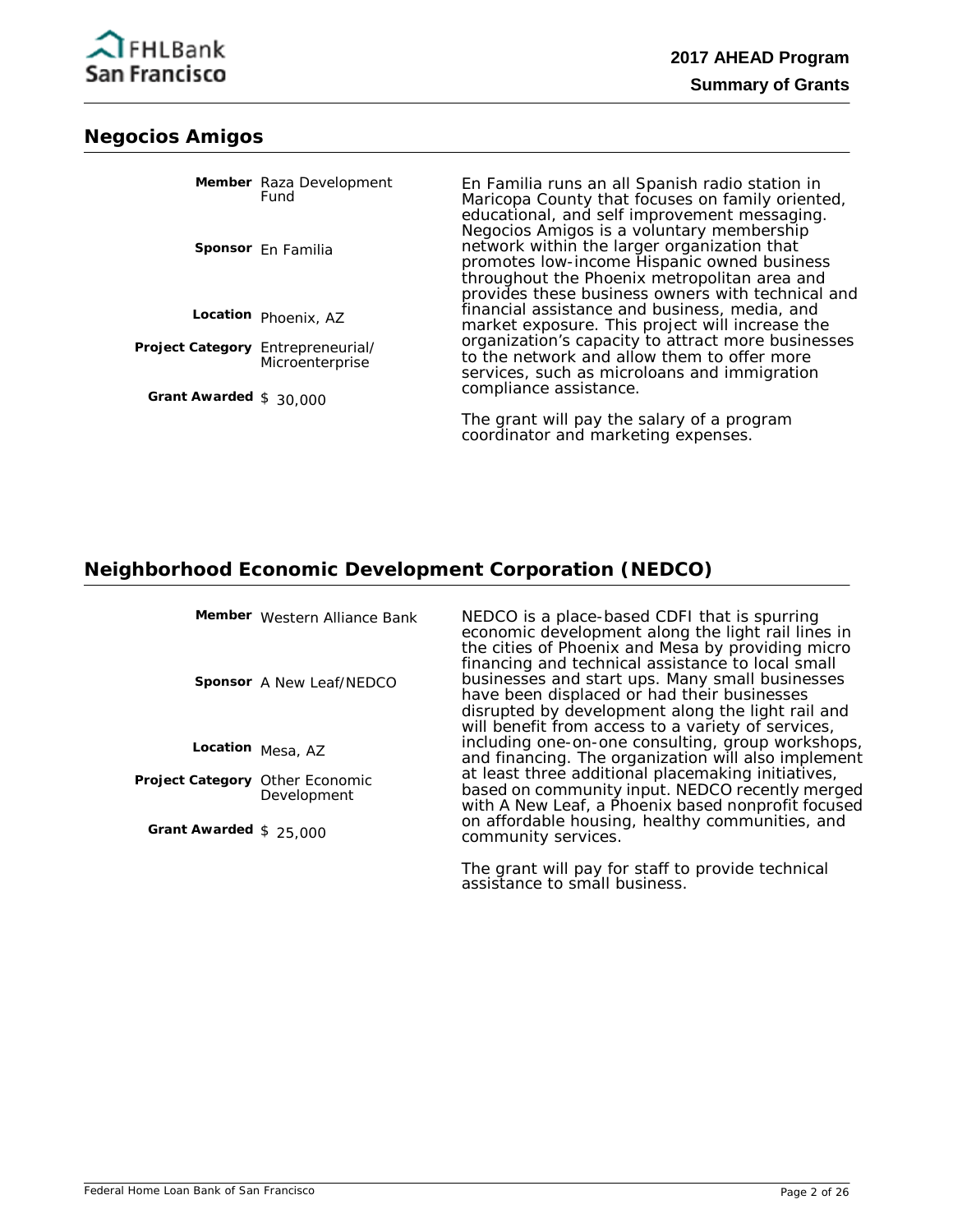# **Phoenix Indian School Visitors Center**

|                         | Member Western Alliance Bank                  | Native American Connections plans to transform a<br>former public elementary school building into a<br>visitor center, in partnership with the City of<br>Phoenix. The visitor center will host activities                 |
|-------------------------|-----------------------------------------------|----------------------------------------------------------------------------------------------------------------------------------------------------------------------------------------------------------------------------|
|                         | <b>Sponsor</b> Native American<br>Connections | centered on healthy living, economic and workforce<br>development, and cultural education. The visitor<br>center will feature an interactive gallery telling the<br>story of the building, which was originally created as |
|                         | Location Phoenix, AZ                          | an American Indian boarding school in 1891. Plans<br>also call for creating a community kitchen that local                                                                                                                 |
|                         | Project Category Capacity Building            | chefs and food vendors promoting Indigenous foods<br>will be able to rent.                                                                                                                                                 |
| Grant Awarded $$20,000$ |                                               | The grant will pay for staff to implement the<br>commercial kitchen programming.                                                                                                                                           |

# **Primavera Workforce Development Program**

|                               | Member Western Alliance Bank<br><b>Sponsor</b> Primavera Foundation | This project will provide job training for the<br>populations in Southern Arizona that are hardest to<br>employ, including homeless people, the formerly<br>incarcerated, veterans, disabled people, and those<br>with mental health issues. Primavera Foundation<br>will operate a staffing agency that places individuals<br>and work crews in moving, landscaping, retail,<br>restaurant, janitorial, construction, demolition, and |
|-------------------------------|---------------------------------------------------------------------|----------------------------------------------------------------------------------------------------------------------------------------------------------------------------------------------------------------------------------------------------------------------------------------------------------------------------------------------------------------------------------------------------------------------------------------|
|                               | Location Tucson, AZ                                                 | security jobs.                                                                                                                                                                                                                                                                                                                                                                                                                         |
| Project Category Job Training |                                                                     | The grant will pay for staff to run the program and<br>equipment to support the work crews.                                                                                                                                                                                                                                                                                                                                            |
|                               |                                                                     |                                                                                                                                                                                                                                                                                                                                                                                                                                        |

**Grant Awarded** \$ 40,000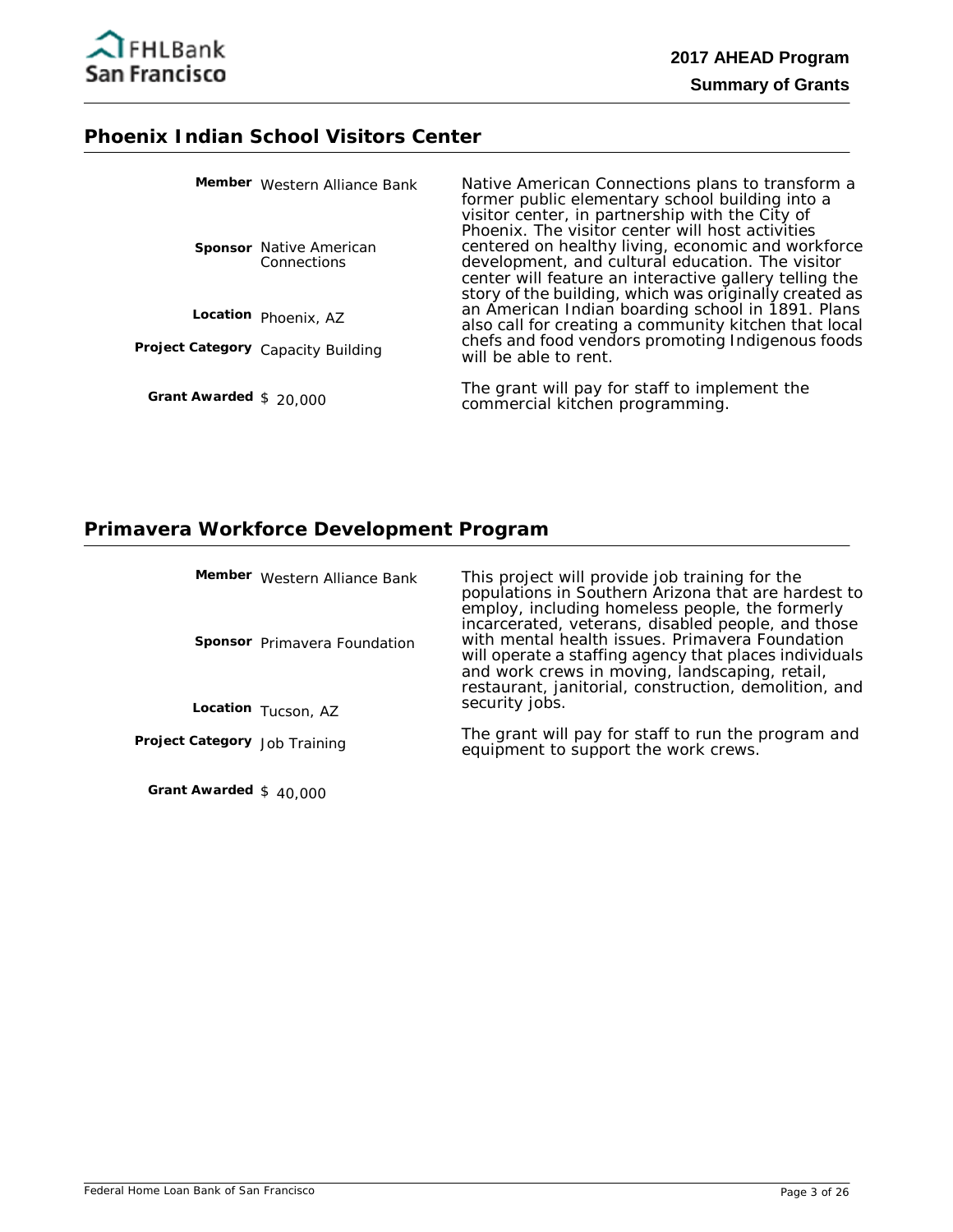# **CALIFORNIA**

# **Asset-Building Expansion: Native American Communities**

| Member MUFG Union Bank                            | This project will support California Coalition for<br>Rural Housing in expanding its asset-building<br>programs to American Indian tribal communities,<br>with a special focus on underserved seniors. The |
|---------------------------------------------------|------------------------------------------------------------------------------------------------------------------------------------------------------------------------------------------------------------|
| Sponsor California Coalition for<br>Rural Housing | organization will develop curriculum and host<br>workshops and trainings on financial education,<br>fraud prevention, online/mobile banking, and<br>related topics, in partnership with service providers  |
| Location Sacramento, CA                           | and other regional stakeholders such as<br>government agencies and banks.                                                                                                                                  |
| Project Category Financial Education              | AHEAD grant funds will pay for personnel and travel<br>expenses.                                                                                                                                           |

#### **Bay Area E-Contractor Academy**

**Grant Awarded** \$ 25,000

|                         | Member MUFG Union Bank                         | Emerald Cities Collaborative is a national nonprofit<br>working to meet the workforce and business needs<br>of regional and local economies through<br>sustainable, economically just, and inclusive labor |
|-------------------------|------------------------------------------------|------------------------------------------------------------------------------------------------------------------------------------------------------------------------------------------------------------|
|                         | <b>Sponsor</b> Emerald Cities<br>Collaborative | market strategies. This pilot project is a workshop<br>based technical and business skills building<br>program for small, minority, or disadvantaged<br>contractors. The program will help participating   |
|                         | Location San Francisco, CA                     | contractors become competitive bidders for clean<br>energy and green infrastructure projects.                                                                                                              |
|                         | Project Category Capacity Building             | Participants will learn about the latest procurement<br>and environmental policies, as well as the<br>technologies needed to be competitive in the green                                                   |
| Grant Awarded $$30,000$ |                                                | building sector.                                                                                                                                                                                           |
|                         |                                                | The grant will help pay for staff, local trainers, and<br>consultants for the program.                                                                                                                     |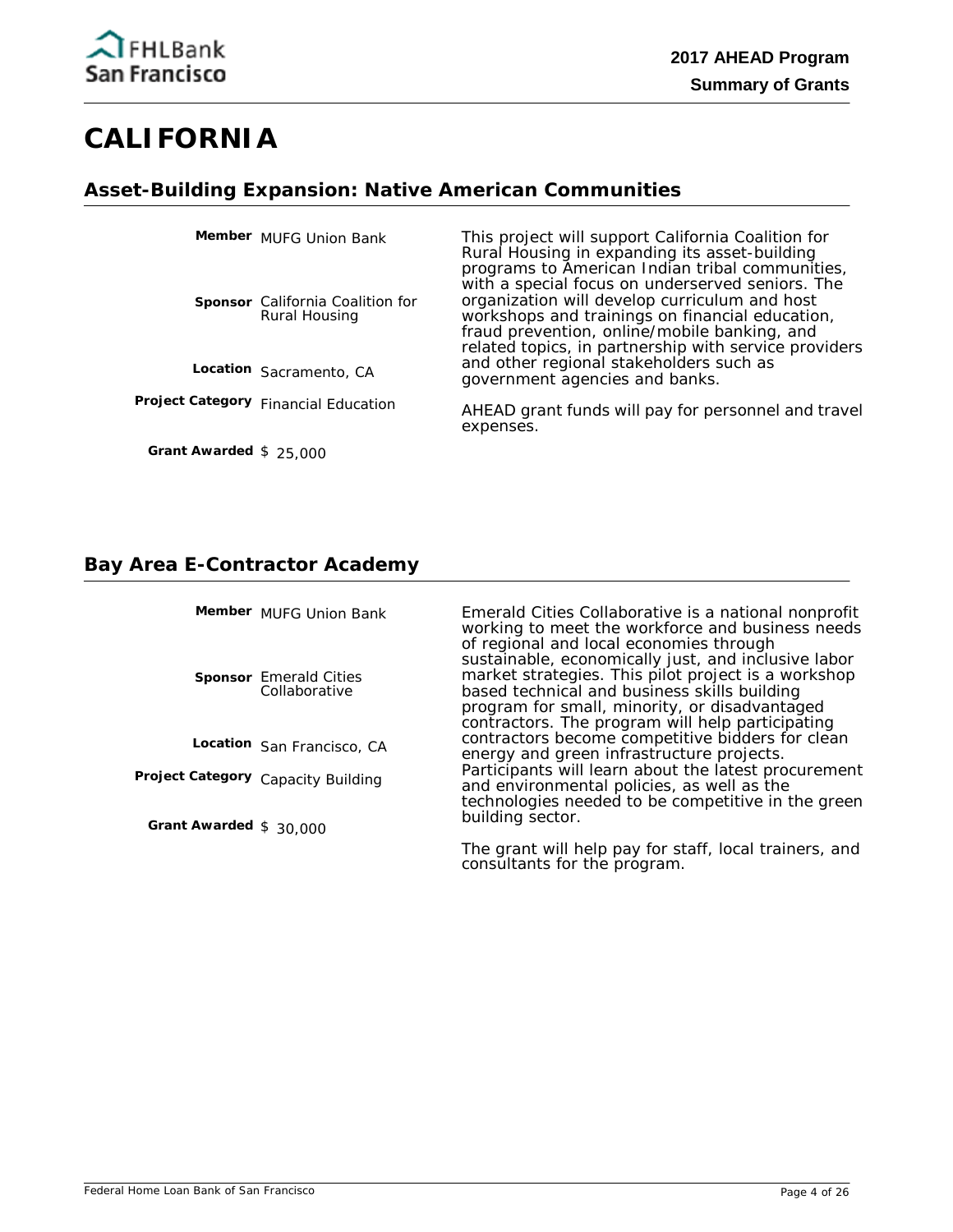

#### **Bayview Women**

|                                   | Member First Republic Bank                            | This project is an entrepreneurship and<br>empowerment training program for women living in<br>public housing and throughout the Bayview Hunters<br>Point district, one of San Francisco's most           |
|-----------------------------------|-------------------------------------------------------|-----------------------------------------------------------------------------------------------------------------------------------------------------------------------------------------------------------|
|                                   | <b>Sponsor</b> Renaissance<br>Entrepreneurship Center | marginalized communities. It will offer small<br>business training in cohort and individual settings,<br>mentorships with existing small businesswomen,<br>networking events and peer support groups, and |
|                                   | Location San Francisco, CA                            | will conduct a pitching contest. The goal is for<br>participants to start 20 sustainable small                                                                                                            |
| Project Category Entrepreneurial/ |                                                       | businesses.                                                                                                                                                                                               |
| Grant Awarded $$30,000$           | Microenterprise                                       | The grant will partially fund staff and consultants to<br>deliver the program.                                                                                                                            |
|                                   |                                                       |                                                                                                                                                                                                           |

#### **Building Jobs and Futures with Wagster Treats**

**Member** Bank of Marin

**Sponsor** Homeward Bound of Marin

**Location** Novato, CA

Project Category Entrepreneurial/ **Microenterprise** 

**Grant Awarded** \$ 30,000

Homeward Bound is one of the leading providers of residential and supportive services for adults and families experiencing homelessness in the North Bay. This project will expand a fledgling social enterprise called Wagster Treats, which manufactures artisanal dog biscuits prepared by graduates of a culinary job training program that was previously supported by AHEAD. This grant will help scale the enterprise by hiring a sales professional to develop new retail partnerships and employ more bakers from the culinary program.

The grant will partially fund the sales manager position, additional baking staff, and marketing costs.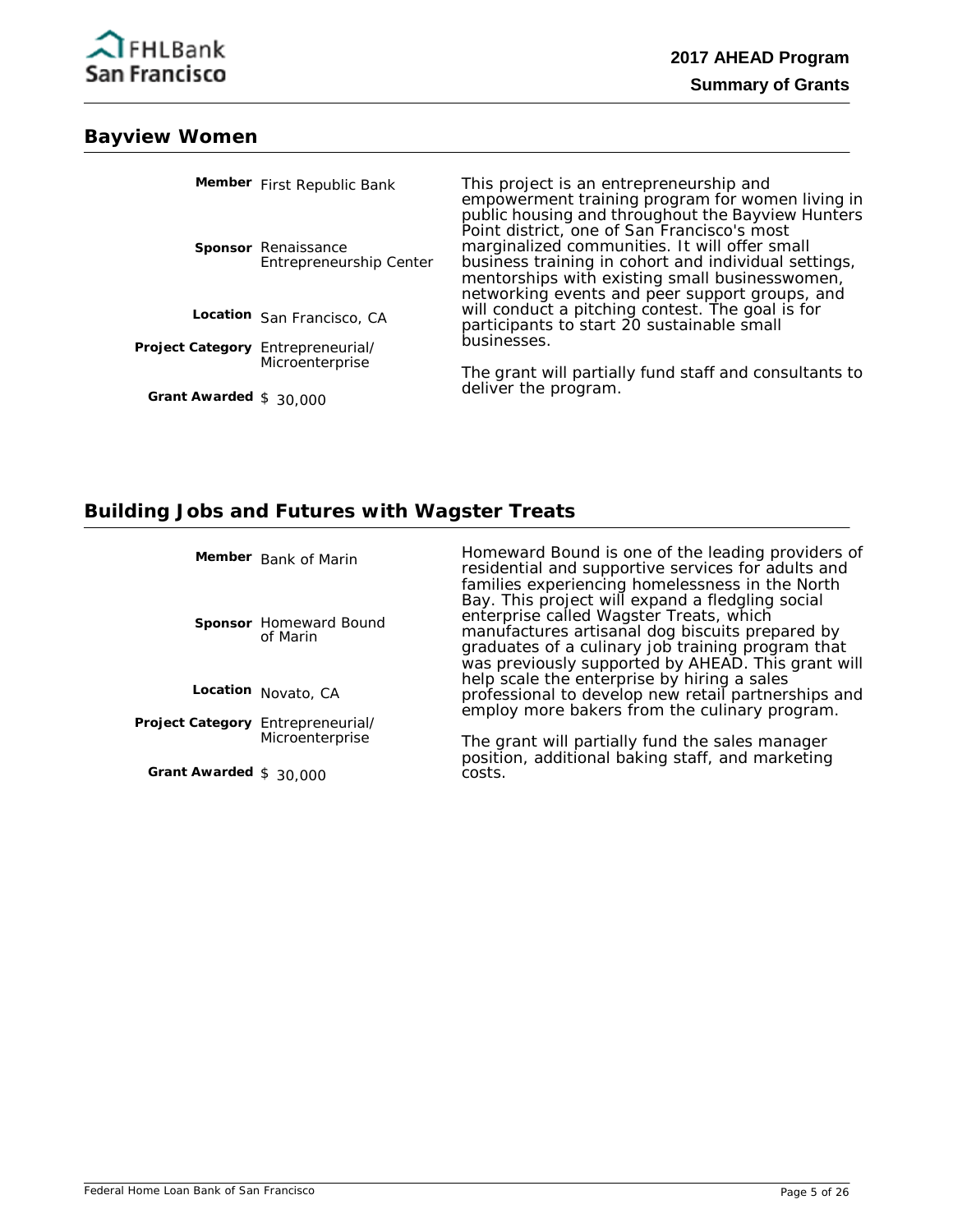

#### **Building the Head Start Career Ladder**

|  | <b>Member</b> Community First<br>Credit Union<br><b>Sponsor</b> North Coast Opportunities | In partnership with a local community college, this<br>project will offer parents early childhood<br>development classes and certifications to become<br>teaching assistants at the North Coast<br>Opportunities Head Start programs in rural Lake<br>and Mendocino counties. The member will also be<br>providing financial literacy training for participants<br>in the program. |
|--|-------------------------------------------------------------------------------------------|------------------------------------------------------------------------------------------------------------------------------------------------------------------------------------------------------------------------------------------------------------------------------------------------------------------------------------------------------------------------------------|
|  | Location Ukiah, CA<br>Project Category Job Training                                       | The grant will fund trainers for the program,<br>including a bilingual coach, and instructional<br>supplies.                                                                                                                                                                                                                                                                       |
|  |                                                                                           |                                                                                                                                                                                                                                                                                                                                                                                    |

**Grant Awarded** \$ 30,000

# **Capital Opportunities for New, Low-Income Farm Businesses**

|                                   | Member 1st Capital Bank<br><b>Sponsor</b> California Farmlink | California Farmlink offers financing options to<br>low-income, predominantly Latino, farmworkers<br>who are underserved by conventional credit<br>markets. They also provide a unique land lease<br>service to connect these farmers with excess and<br>unused land. This project will provide one-on-one<br>technical assistance and education to farmers and<br>has a goal of reaching at least 45 new growers. |
|-----------------------------------|---------------------------------------------------------------|-------------------------------------------------------------------------------------------------------------------------------------------------------------------------------------------------------------------------------------------------------------------------------------------------------------------------------------------------------------------------------------------------------------------|
|                                   | Location Santa Cruz, CA                                       | The grant will pay for staff to manage the program.                                                                                                                                                                                                                                                                                                                                                               |
| Project Category Entrepreneurial/ | Microenterprise                                               |                                                                                                                                                                                                                                                                                                                                                                                                                   |

**Grant Awarded** \$ 25,000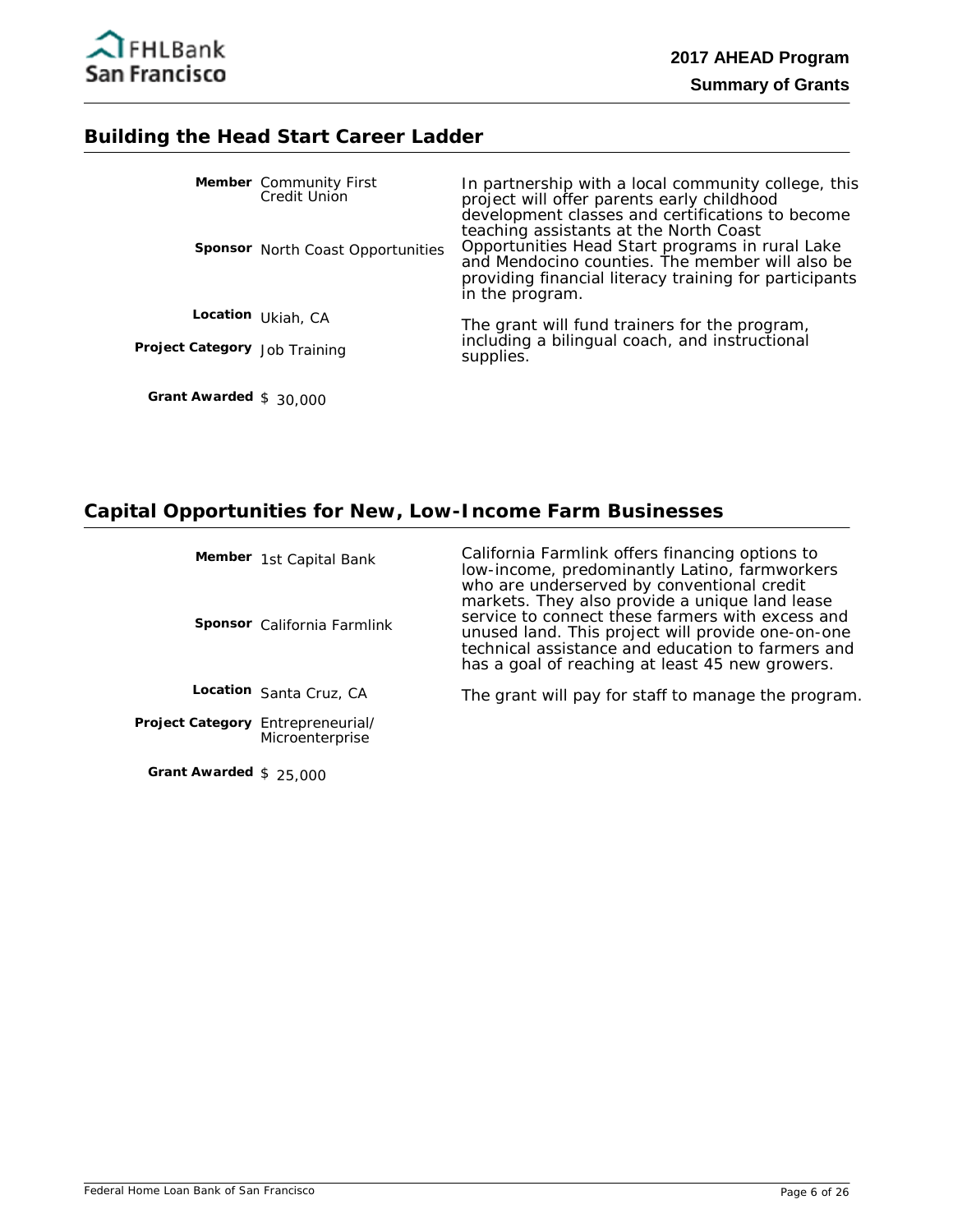

#### **Community Beautification and Homeless Empowerment Project**

|                                        | Member Santa Cruz Community<br><b>Credit Union</b><br><b>Sponsor</b> County of San Benito | This project will support people living in a new and<br>permanent year-round county shelter by providing<br>them with job and life skills training along with an<br>opportunity to help beautify the community through<br>projects such as landscaping, clean-up, and<br>graffiti-abatement. To further help participants<br>become work-ready, the project also includes a<br>financial and career education component. |
|----------------------------------------|-------------------------------------------------------------------------------------------|--------------------------------------------------------------------------------------------------------------------------------------------------------------------------------------------------------------------------------------------------------------------------------------------------------------------------------------------------------------------------------------------------------------------------|
|                                        | Location Hollister, CA                                                                    | The grant will fund staff to manage the program and                                                                                                                                                                                                                                                                                                                                                                      |
| <b>Project Category Other Economic</b> | Development                                                                               | equipment, uniforms, supplies, and bus tokens for<br>the work crews.                                                                                                                                                                                                                                                                                                                                                     |

**Grant Awarded** \$ 20,000

#### **Community-Based Social Enterprise Development**

**Member** Cathay Bank

**Sponsor** California Community Economic Development Association (CCEDA)

CCEDA has a strong track record of helping nonprofit organizations create social enterprises, such as kitchen incubators and retail facilities that benefit lower-income communities. This project will enable them to deliver training events in Northern and Southern California and provide direct technical assistance to help other organizations create social enterprises.

Location Los Angeles, CA

**Project Category** Capacity Building

**Grant Awarded** \$ 25,000

The grant will fund staff costs to deliver the training.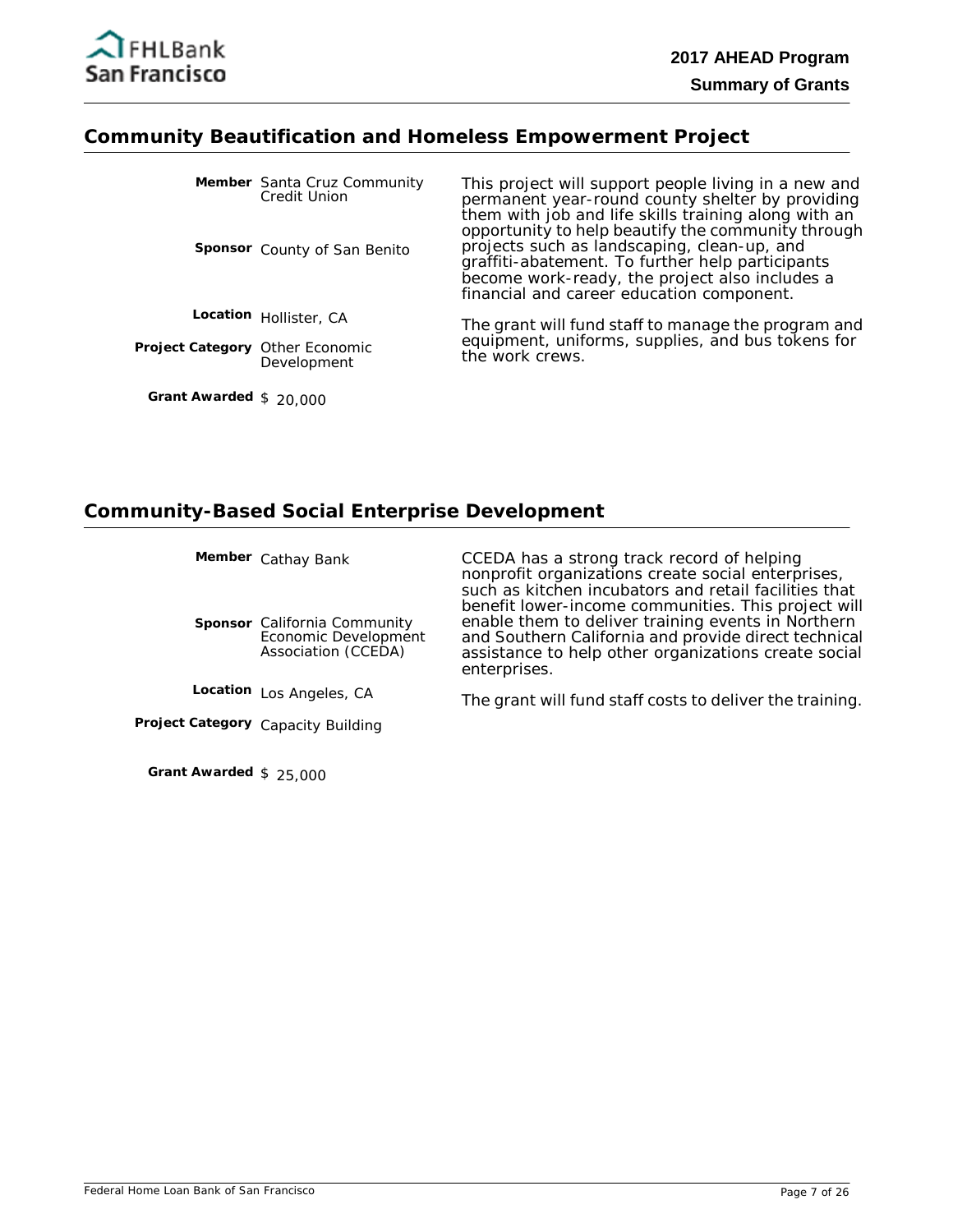

#### **Cultivating Healthy Employment and Safety**

|                                        | Member Beneficial State Bank<br><b>Sponsor</b> Planting Justice | Planting Justice operates multiple initiatives to<br>support urban farming, produce re-entry jobs,<br>provide food education, and create edible<br>landscaping. This project will expand the urban<br>farming initiative with a newly acquired commercial<br>organic nursery in East Oakland. The nursery will<br>include the building of an innovative above ground<br>aquaponics farm on formerly toxic land and will |
|----------------------------------------|-----------------------------------------------------------------|-------------------------------------------------------------------------------------------------------------------------------------------------------------------------------------------------------------------------------------------------------------------------------------------------------------------------------------------------------------------------------------------------------------------------|
|                                        | Location Oakland, CA                                            | create new jobs for low-income East Oakland<br>residents.                                                                                                                                                                                                                                                                                                                                                               |
| <b>Project Category Other Economic</b> | Development                                                     | The grant will partially pay for providing living<br>wages for employees at the nursery.                                                                                                                                                                                                                                                                                                                                |
| Grant Awarded $$30,000$                |                                                                 |                                                                                                                                                                                                                                                                                                                                                                                                                         |

### **ETC Green Construction Training**

Member Silicon Valley Bank

Sponsor Asian Neighborhood Design

**Location** San Francisco, CA

**Project Category** Job Training

**Grant Awarded** \$ 25,000

The ETC is a workforce development program that provides construction training and a career pathway for low-income men and women, many with past issues such as incarceration, homelessness, and mental illness. The program has a long track record of success, with over 80% of graduates securing living wage jobs. This project will create an alumni support network for graduates. The alumni network will offer a variety of support services, such as mentorships and continuing education and skill building. It will also help remove barriers to employment by paying for union fees and trade certifications. Most importantly, the pilot will create a peer to peer network to support current and future graduates with job placement and opportunities.

The grant will pay for staff to pilot the program, trade equipment, and client trade certifications.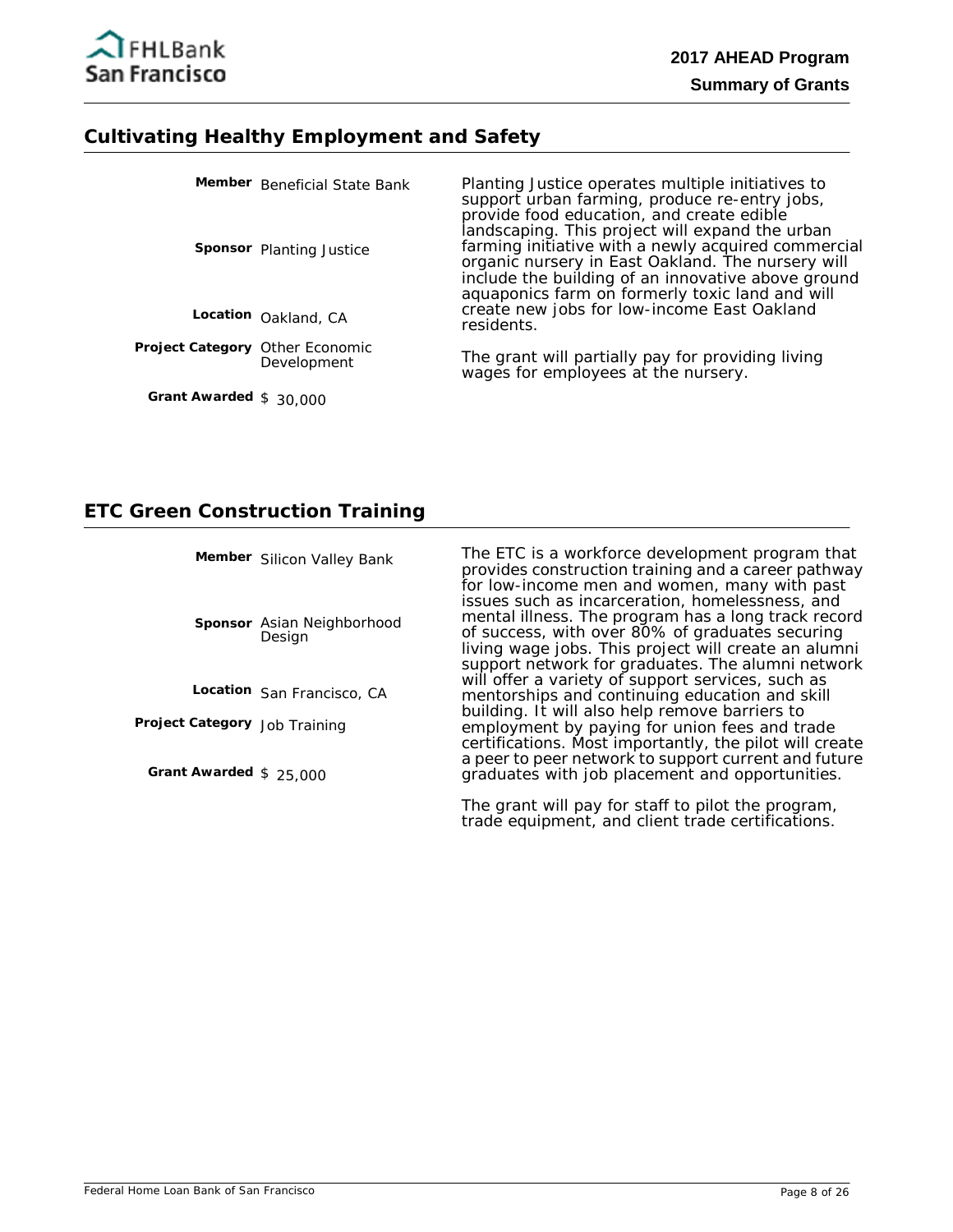

## **Elevating Equity**

|                         | Member East West Bank                                                            | This project will support economic inclusion and<br>growth along commercial corridors in a designated<br>Promise Zone in South Los Angeles. The primary                                                                                                              |
|-------------------------|----------------------------------------------------------------------------------|----------------------------------------------------------------------------------------------------------------------------------------------------------------------------------------------------------------------------------------------------------------------|
|                         | <b>Sponsor</b> Local Initiatives Support<br>Corporation of Los Angeles<br>(LISC) | strategy is to work with anchor institutions, such as<br>hospitals, universities, and transit agencies, to<br>increase procurement activities with minority and<br>women owned businesses (MWBE). LISC will also<br>work directly with MWBE to increase capacity and |
|                         | Location Los Angeles, CA                                                         | competitiveness for securing contracts with anchor<br>institutions.                                                                                                                                                                                                  |
|                         | Project Category Capacity Building                                               | The grant will pay for staff to develop and pilot the program along with support for planning meetings.                                                                                                                                                              |
| Grant Awarded $$25,000$ |                                                                                  |                                                                                                                                                                                                                                                                      |

# **Expanding Tech Education**

|                         | <b>Member</b> Central Valley<br>Community Bank | This project will support a tech education program<br>that uses informal learning, competition, and<br>mentorship to teach students technical and soft<br>skills in the areas of coding, robotics,                |
|-------------------------|------------------------------------------------|-------------------------------------------------------------------------------------------------------------------------------------------------------------------------------------------------------------------|
|                         | Sponsor 59DaysOfCode                           | entrepreneurship, and teamwork. It will target tech<br>education at five rural schools districts in the San<br>Joaquin Valley with student populations that are<br>predominantly low-income. These students often |
|                         | Location Fresno, CA                            | lack access to technology learning opportunities and<br>have few other career options beyond farm labor.                                                                                                          |
|                         | Project Category Capacity Building             | The grant will pay for a part time director of tech<br>education to establish relationships with school<br>districts and for marketing expenses.                                                                  |
| Grant Awarded $$30,000$ |                                                |                                                                                                                                                                                                                   |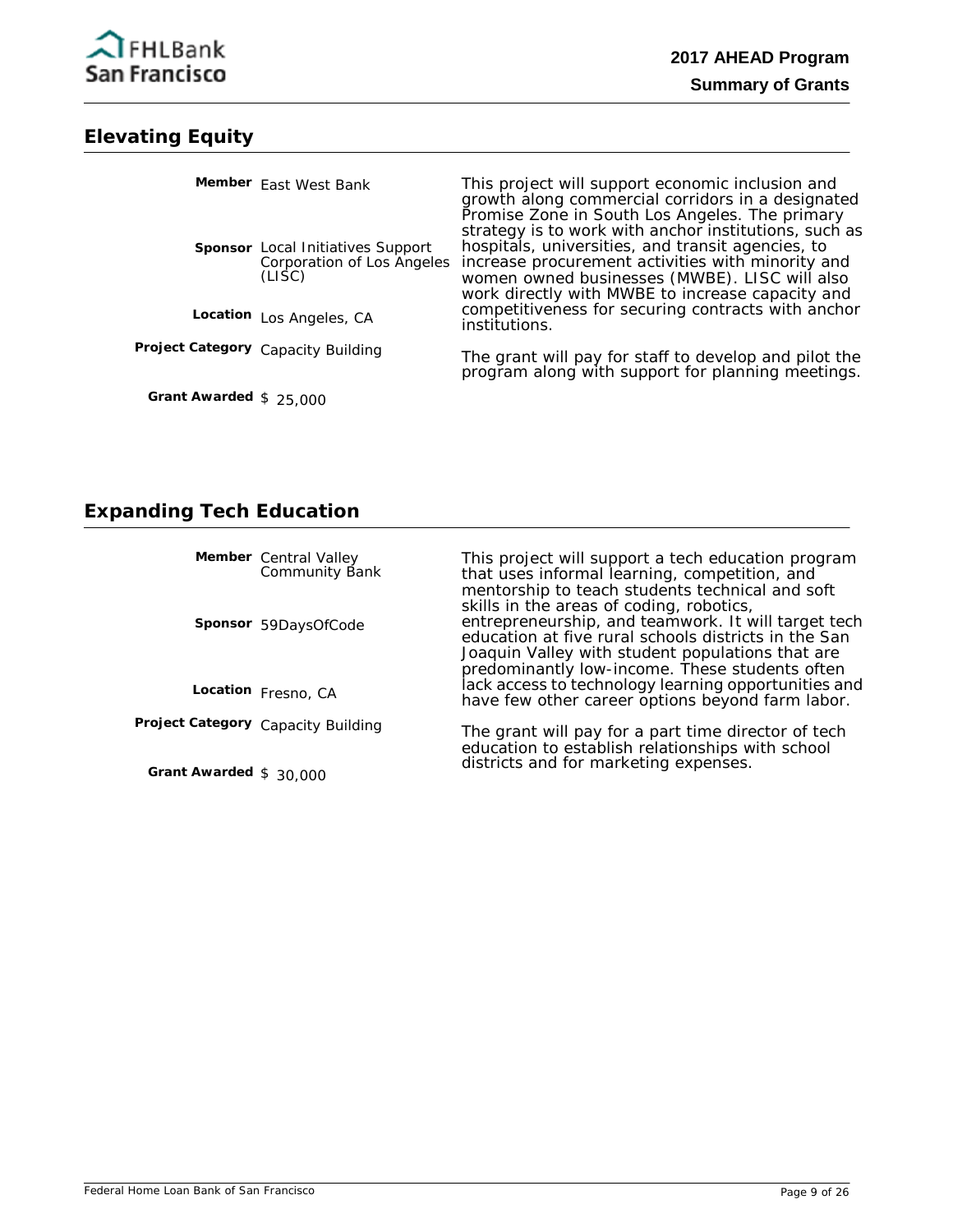# **Financial Capabilities & Matched Savings Expansion**

|                         | Member Pacific Western Bank<br><b>Sponsor</b> Community Housing Works | Community HousingWorks provides supportive<br>services at each of its affordable housing properties,<br>including a financial health club that offers group<br>workshops, one-on-one coaching, rental support,<br>and matched savings accounts. This project will<br>extend the reach of the matched savings program<br>through a partnership with EARN, a nationally<br>recognized leader in savings accounts for |
|-------------------------|-----------------------------------------------------------------------|--------------------------------------------------------------------------------------------------------------------------------------------------------------------------------------------------------------------------------------------------------------------------------------------------------------------------------------------------------------------------------------------------------------------|
|                         | Location San Diego, CA                                                | low-income individuals and families. The objective<br>is to support matched savings for 50 additional                                                                                                                                                                                                                                                                                                              |
|                         | Project Category Financial Education                                  | clients; the savings can be used for important<br>purchases such as buying a car, buying a home, or<br>paying for higher education.                                                                                                                                                                                                                                                                                |
| Grant Awarded $$25,000$ |                                                                       | The grant will partially fund staff to manage the<br>program, curriculum supplies, travel, and credit<br>reports for clients.                                                                                                                                                                                                                                                                                      |

# **Financial Power Tools & Workforce Development**

|                         | Member Mississippi Valley<br>Company                   | This project will create partnerships with workforce<br>development organizations and employers to<br>deliver the sponsor's financial education program.<br>One of the program benefits for participants will be |
|-------------------------|--------------------------------------------------------|------------------------------------------------------------------------------------------------------------------------------------------------------------------------------------------------------------------|
|                         | <b>Sponsor</b> Community Financial<br><b>Resources</b> | direct deposit of paychecks to a prepaid debit card<br>that has unique features such as no monthly fees,<br>no overdraft charges, and an automatic savings<br>component. Another unique feature is access to a   |
|                         | Location Berkeley, CA                                  | mobile application that helps clients learn proper<br>money management.                                                                                                                                          |
|                         | Project Category Technical Assistance                  | The grant will pay for staff and consultants to<br>implement the program and IT support for the<br>mobile application.                                                                                           |
| Grant Awarded $$30,000$ |                                                        |                                                                                                                                                                                                                  |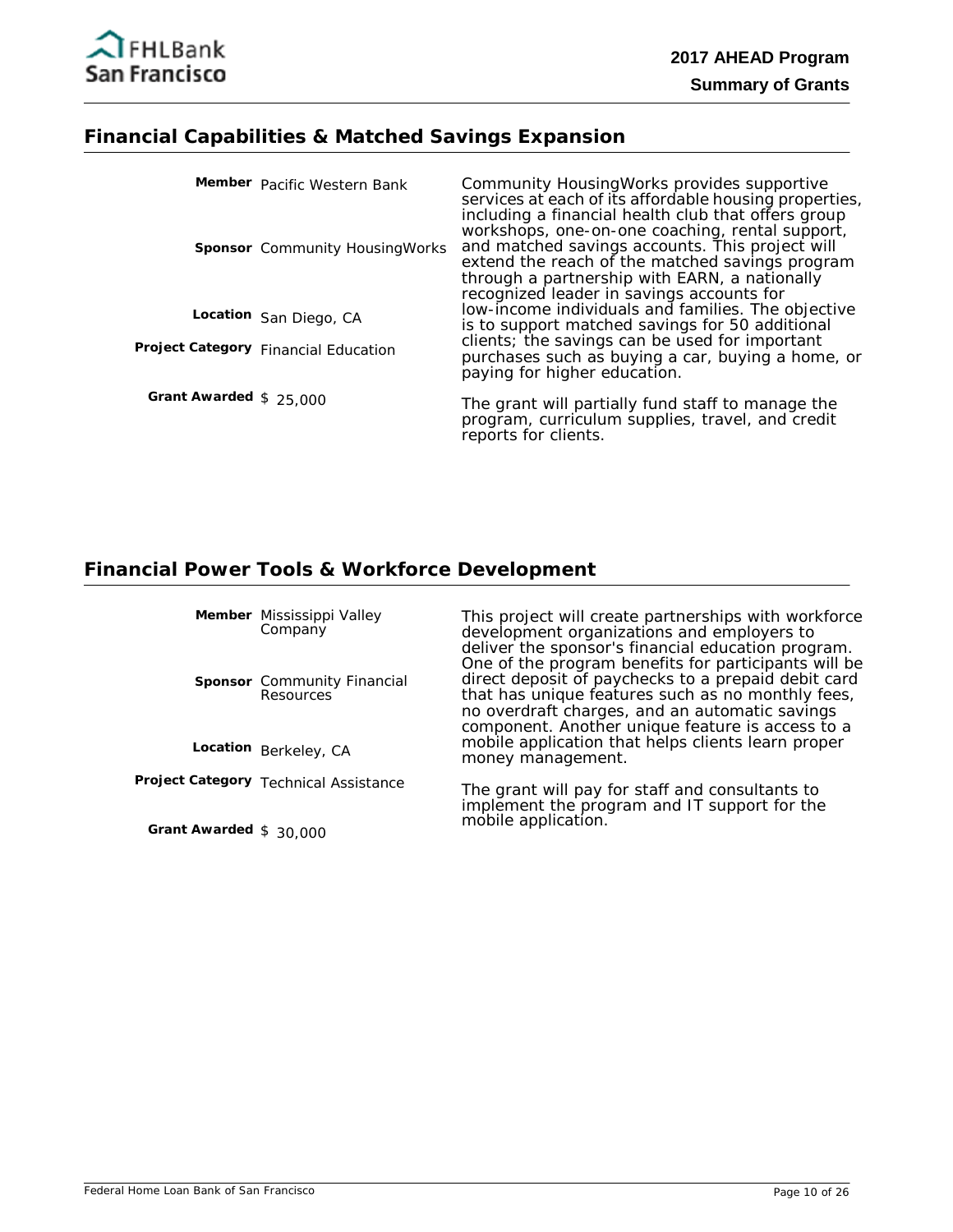### **Free Income Tax Assistance for People with Low-Income**

| <b>Sponsor</b> Tax-Aid           | Member MUFG Union Bank     | Tax-Aid operates free income tax and related<br>financial services for low-income individuals and<br>families. This project will support free tax<br>preparation services in four San Francisco Bay Area<br>counties. Services include assistance during the<br>annual tax filing period and the sponsor's new<br>Tax-Aid 365 program, which offers tax and financial<br>services year-round. |
|----------------------------------|----------------------------|-----------------------------------------------------------------------------------------------------------------------------------------------------------------------------------------------------------------------------------------------------------------------------------------------------------------------------------------------------------------------------------------------|
|                                  | Location San Francisco, CA | The grant funds will help pay for staff salaries,                                                                                                                                                                                                                                                                                                                                             |
| Project Category Social Services |                            | outreach, and supplies.                                                                                                                                                                                                                                                                                                                                                                       |
| Grant Awarded $$40,000$          |                            |                                                                                                                                                                                                                                                                                                                                                                                               |

# **Fresher Sacramento**

|                                   | Member Wells Fargo Financial<br>National Bank | Fresh Producers uses innovative strategies to<br>empower young entrepreneurs to create a local<br>food system and economy that increases access to<br>healthy foods in underserved communities. The     |
|-----------------------------------|-----------------------------------------------|---------------------------------------------------------------------------------------------------------------------------------------------------------------------------------------------------------|
|                                   | Sponsor Fresh Producers                       | sponsor is creating a new social enterprise that will<br>produce nutritious and affordable take home meals<br>for sale. This project will support an<br>entrepreneurship and workforce training program |
|                                   | Location Sacramento, CA                       | for at-risk youth in the Oak Park neighborhood of<br>Sacramento, where the youth will learn how to                                                                                                      |
| Project Category Entrepreneurial/ | Microenterprise                               | create and sell the take home meals to the<br>community.                                                                                                                                                |
| Grant Awarded $$40,000$           |                                               | The grant will fund a program manager to<br>coordinate the youth entrepreneurship program                                                                                                               |

and marketing costs.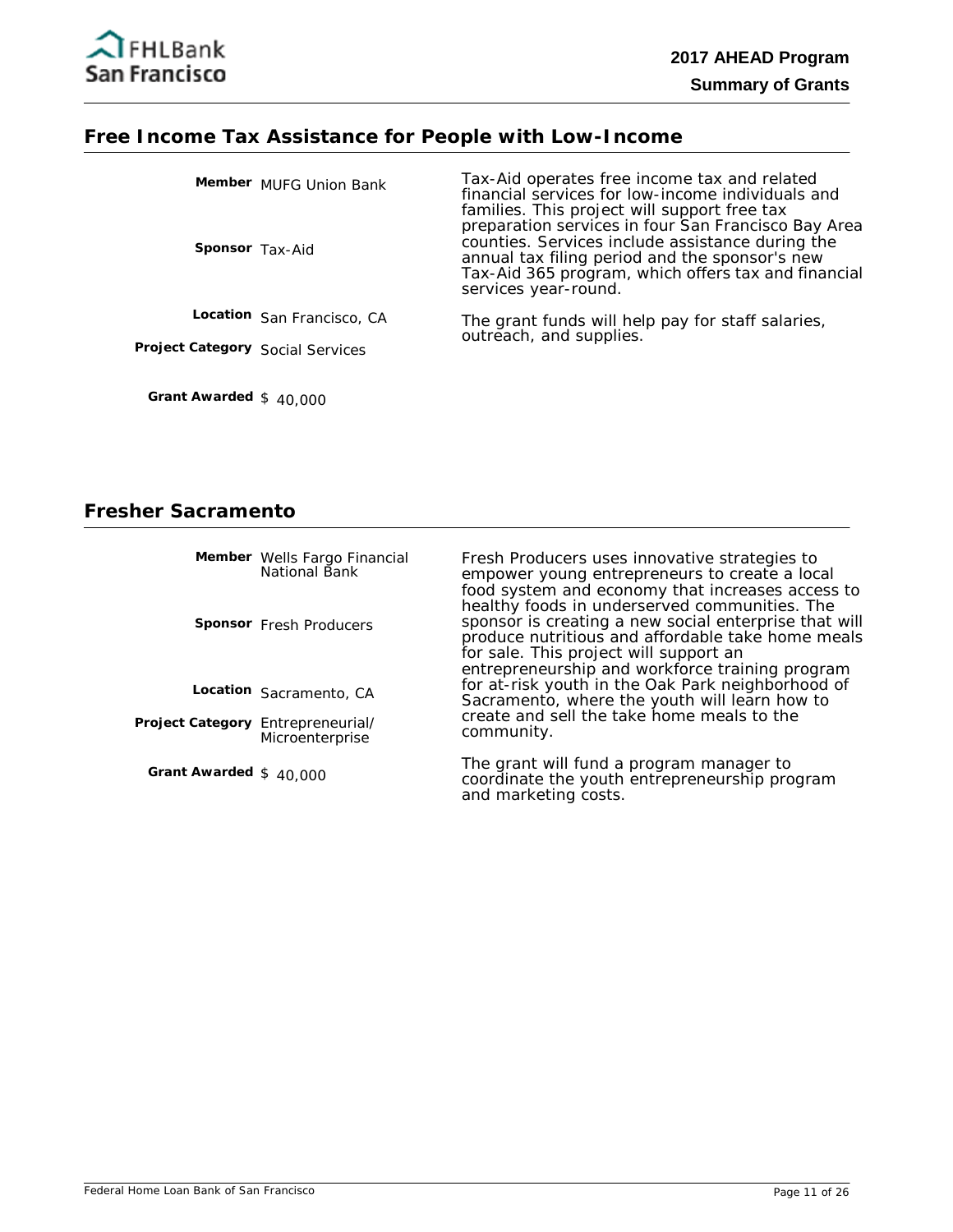

# **Fresno EOC Local Conservation Corps College & Career Center**

|                               | Member Rabobank                                        | The sponsor provides vocational training to<br>transition-age youth, 18-25 years old, in the areas<br>of construction, solar installation, recycling/green                                                                                                        |
|-------------------------------|--------------------------------------------------------|-------------------------------------------------------------------------------------------------------------------------------------------------------------------------------------------------------------------------------------------------------------------|
|                               | Sponsor Local Conservation Corps/<br>YouthBuild Fresno | jobs, and public lands/landscape maintenance. This<br>project will support the existing workforce training<br>program and development of a College & Career<br>Center to assist with program participant's<br>transition following completion of the program. The |
|                               | Location Fresno, CA                                    | center will offer individualized career-specific<br>programming, professional and life skills                                                                                                                                                                     |
| Project Category Job Training |                                                        | development, access to mentors and internships,<br>and visits to local colleges and businesses.                                                                                                                                                                   |
| Grant Awarded $$40,000$       |                                                        | The grant will pay for the center's student transition<br>coordinator position.                                                                                                                                                                                   |

# **GLENN GROWS Incubator & Business Center**

|                                   | Member Redding Bank of<br>Commerce | The sponsor is an economic development agency<br>that encourages private and social investments,<br>charitable donations, and public funding to help                                                                                                                   |
|-----------------------------------|------------------------------------|------------------------------------------------------------------------------------------------------------------------------------------------------------------------------------------------------------------------------------------------------------------------|
| Sponsor 3CORE                     |                                    | local small businesses and communities create or<br>retain jobs in Butte, Glenn, and Tehama counties in<br>Northern California. This project will establish a<br>business incubator and local business center in<br>Glenn County, with a particular focus on assisting |
|                                   | Location Orland, CA                | with the formation of new microenterprises and the<br>growth of existing small businesses. The center will                                                                                                                                                             |
| Project Category Entrepreneurial/ | Microenterprise                    | provide much needed IT services in the rural area,<br>along with financing and technical assistance.                                                                                                                                                                   |
| Grant Awarded $$30,000$           |                                    | The grant will pay for advisors, technology, and<br>supplies at the center.                                                                                                                                                                                            |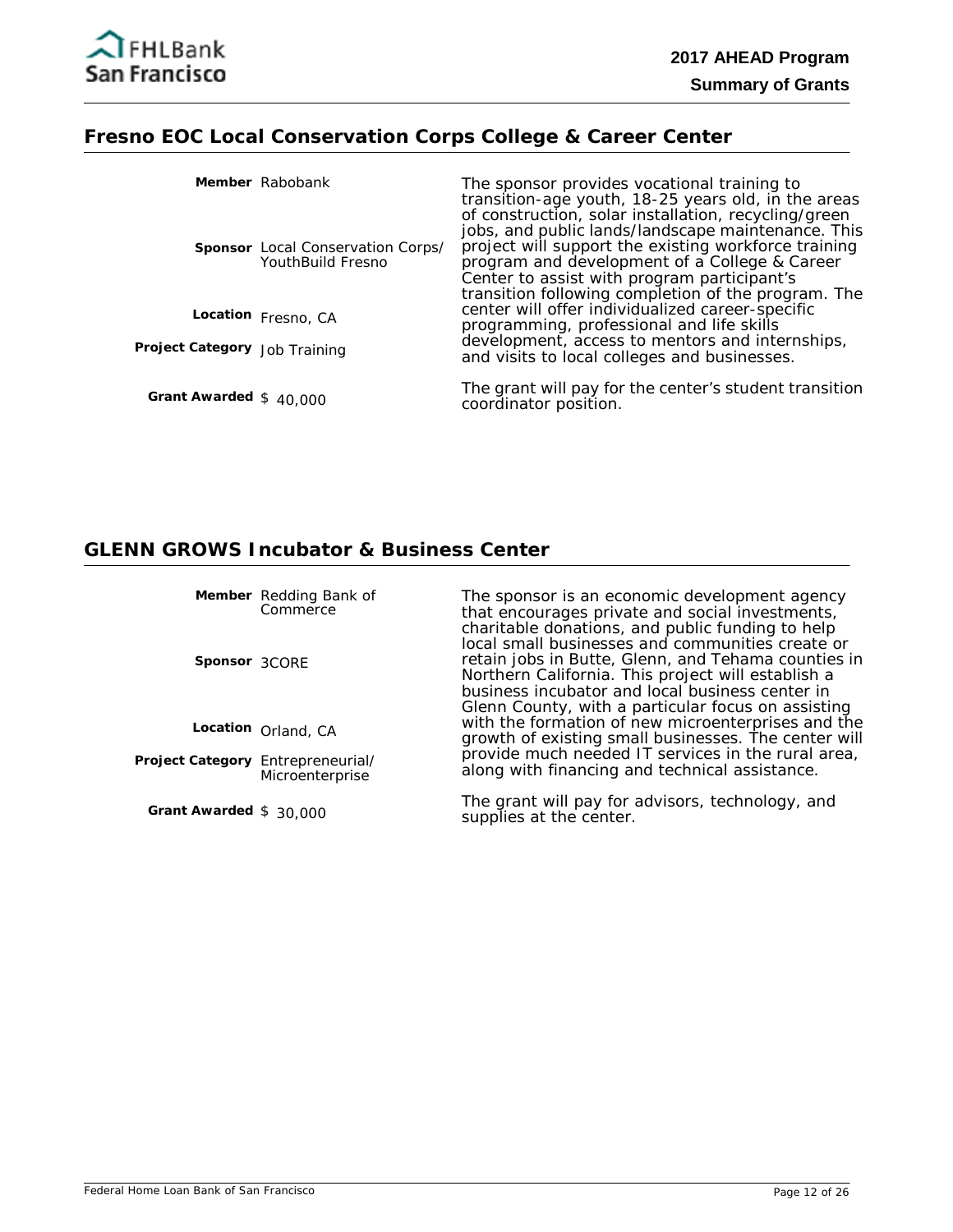

#### **Hand Up Cars**

|                                        | Member MUFG Union Bank<br><b>Sponsor</b> Jewish Family Service of<br>San Diego (JFS) | Hand Up Cars helps working and credit challenged<br>families in San Diego County who need reliable<br>transportation to achieve self-sufficiency to<br>purchase used cars. Participants receive financial<br>education, car maintenance education, and<br>personalized coaching on the financing of a used<br>car. JFS partners with a community based credit |
|----------------------------------------|--------------------------------------------------------------------------------------|---------------------------------------------------------------------------------------------------------------------------------------------------------------------------------------------------------------------------------------------------------------------------------------------------------------------------------------------------------------|
|                                        | Location San Diego, CA                                                               | union to fund and service affordable used car loans<br>for program participants.                                                                                                                                                                                                                                                                              |
| <b>Project Category Other Economic</b> | Development                                                                          | The grant will help pay for program personnel and<br>operating expenses.                                                                                                                                                                                                                                                                                      |

### **Home READY - Financial Capability Training**

**Member** Tri Counties Bank

**Sponsor** Catholic Charities of the Diocese of Santa Rosa

Location Middletown, CA

**Project Category** Financial Education

**Grant Awarded** \$ 40,000

**Grant Awarded** \$ 40,000

This project will provide financial capability training and case management to victims of the devastating fires that destroyed much of Lake County in 2015 and 2016. Participants will learn about resources available to homeowners who lost their homes or experienced significant home damage, including the Cal HOME Disaster Recovery Loan product for purchase or rebuild. A matched savings program will help households generate savings to purchase or rebuild a home.

The grant will be used to pay for a case manager, matched savings, and program evaluation.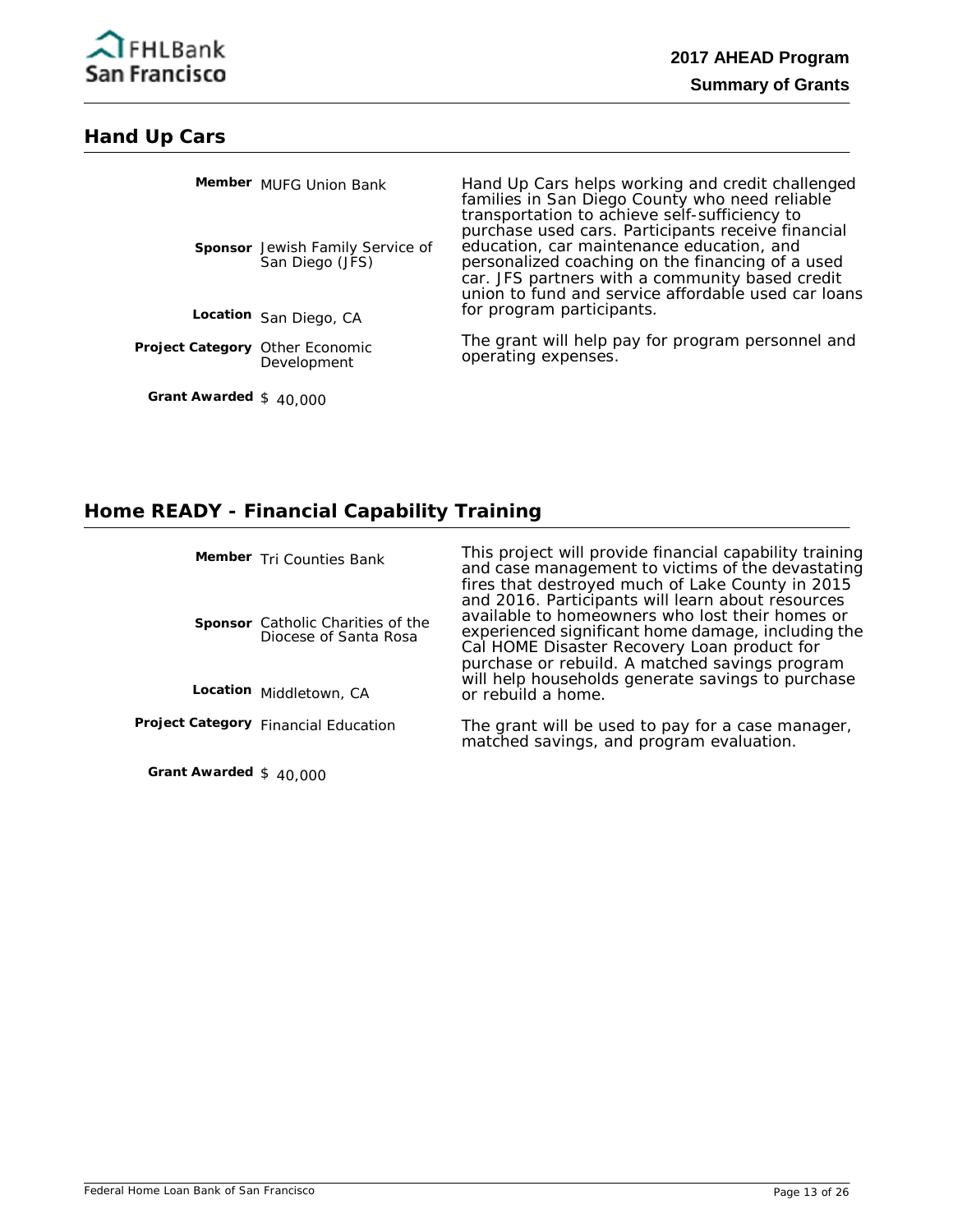

### **Homeboy Recycling**

|                               | Member MUFG Union Bank            | Homeboy Industries provides men and women who<br>were previously involved in gangs or incarcerated<br>with vocational training, through a variety of social<br>enterprises. This project will expand the |
|-------------------------------|-----------------------------------|----------------------------------------------------------------------------------------------------------------------------------------------------------------------------------------------------------|
|                               | <b>Sponsor</b> Homeboy Industries | organization's job training program to include an<br>internship in electronic waste recycling. The<br>program will offer engineering, science, and math<br>education, along with practical training in   |
|                               | Location Los Angeles, CA          | disassembly and rebuilding of electronics.                                                                                                                                                               |
| Project Category Job Training |                                   | The grant will help pay salaries of program trainees<br>and costs of supportive services.                                                                                                                |

## **Kitchen Table Advisors - Farmers Connections Program Launch**

|                                   | Member New Resource Bank                                                      | Kitchen Table Advisors, a project of the Trust for<br>Conservation Innovation, will launch a new initiative<br>designed to connect small farmers to a growing<br>community of food hubs, distributors, restaurants, |
|-----------------------------------|-------------------------------------------------------------------------------|---------------------------------------------------------------------------------------------------------------------------------------------------------------------------------------------------------------------|
|                                   | <b>Sponsor</b> Trust for Conservation<br>Innovation/Kitchen Table<br>Advisors | grocery stores, and farmer market associations.<br>The project will also help farmers access financing<br>resources specific to the agricultural industry and<br>create a network of pro bono legal, human          |
|                                   | Location Oakland, CA                                                          | resources, tax, and marketing professionals to<br>support clients.                                                                                                                                                  |
| Project Category Entrepreneurial/ | Microenterprise                                                               | The grant will fund staff to launch the initiative.                                                                                                                                                                 |

**Grant Awarded** \$ 25,000

**Grant Awarded** \$ 40,000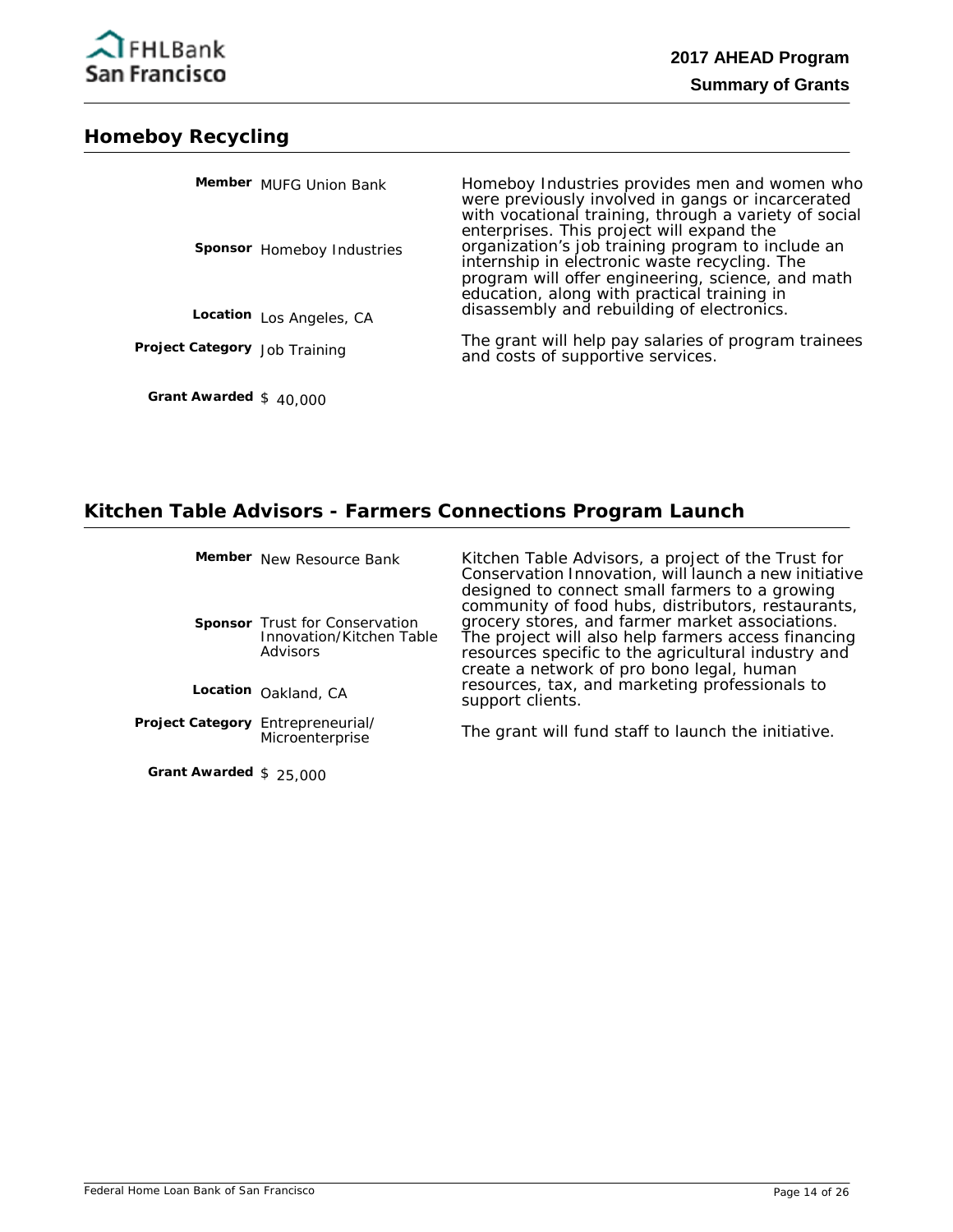#### **MAKE IT Manufacturing Growth Program**

|                         | Member City National Bank          | MAKE IT IN LA helps low-income entrepreneurs<br>launch and manufacture their products in Los<br>Angeles, the largest manufacturing center in the                                                                                                                      |
|-------------------------|------------------------------------|-----------------------------------------------------------------------------------------------------------------------------------------------------------------------------------------------------------------------------------------------------------------------|
|                         | Sponsor MAKE IT IN LA              | country. This project will help expand existing<br>programming designed to create a ladder to small<br>business ownership in underserved communities<br>throughout the region. The goal of the projects is to<br>attract at least 85 potential makers to the program, |
|                         | Location Los Angeles, CA           | of which at least half will be able to launch a new<br>product or business.                                                                                                                                                                                           |
|                         | Project Category Capacity Building | The grant will partially fund the sponsor's first full time employee to manage the program.                                                                                                                                                                           |
| Grant Awarded $$40,000$ |                                    |                                                                                                                                                                                                                                                                       |

### **Mission Street Corridor: Helping Small Businesses Adapt!**

**Member** Charles Schwab Bank

**Sponsor** Mission Economic Development Agency (MEDA)

**Location** San Francisco, CA

Project Category Entrepreneurial/ **Microenterprise** 

**Grant Awarded** \$ 30,000

This project will increase the sponsor's capacity to assist small business owners along a 3.5 mile corridor of Mission Street in San Francisco. Many of the established family owned businesses along the corridor that anchor the neighborhood's rich cultural history are experiencing higher eviction rates or forced relocation. MEDA will provide the businesses with outreach, technical assistance, and loans to help stabilize and grow the corridor's local businesses.

The grant will help pay for two staff positions to oversee the project.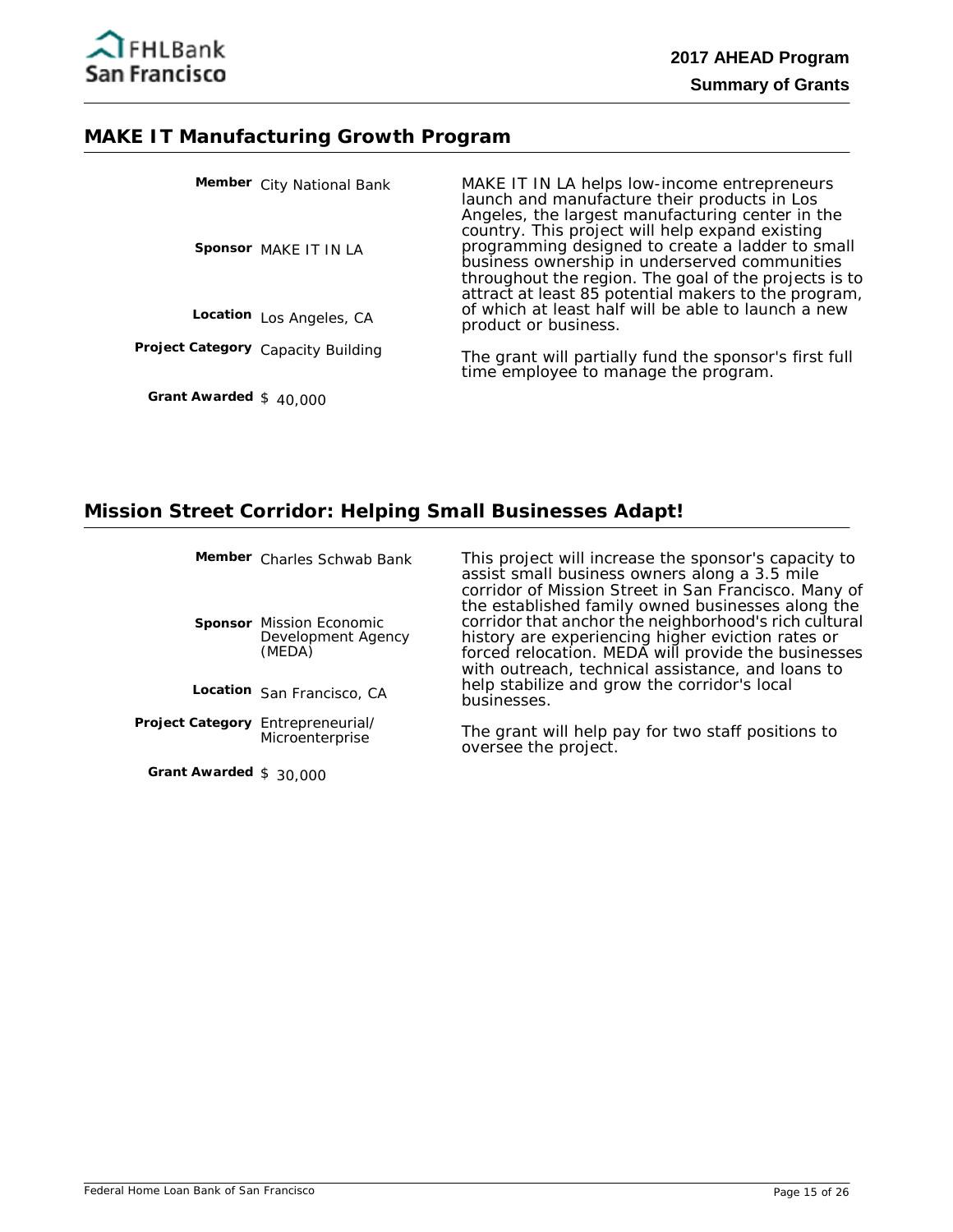

#### **My Financial Wellness - Inland Empire**

|  | Member East West Bank                                   | This project will expand the sponsor's free legal<br>services to Riverside and San Bernardino counties in<br>the Inland Empire. The focus will be on financially                                                                                  |
|--|---------------------------------------------------------|---------------------------------------------------------------------------------------------------------------------------------------------------------------------------------------------------------------------------------------------------|
|  | <b>Sponsor</b> Housing and Economic<br>Rights Advocates | vulnerable individuals and households that need<br>help with debt and credit issues along with<br>homeowners at risk of foreclosure. Targeted<br>beneficiaries include at least 40 individuals<br>re-entering communities following incarceration |
|  | Location Riverside, CA                                  | and over 60 low-income households.                                                                                                                                                                                                                |
|  | Project Category Financial Education                    | The grant will fund staff for the new office in the City<br>of Riverside.                                                                                                                                                                         |
|  |                                                         |                                                                                                                                                                                                                                                   |

**Grant Awarded** \$ 40,000

# **Opportunity Network for Low-Income Youth Entrepreneurs**

|                                   | Member Northern California<br>Community Loan Fund | United Roots created the first youth impact hub in<br>the country, which offers computer, media, and<br>tech labs for youth members to work on music,                                                                                                         |
|-----------------------------------|---------------------------------------------------|---------------------------------------------------------------------------------------------------------------------------------------------------------------------------------------------------------------------------------------------------------------|
|                                   | <b>Sponsor</b> United Roots                       | video, photography, and performing arts projects.<br>The organization is launching a new initiative to<br>prepare 100+ youth, 18-24 years old, for<br>entrepreneurship each year in the East Bay. This<br>project will renovate the existing youth impact hub |
|                                   | Location Oakland, CA                              | to include professional co-working office space,<br>conference rooms, and maker space for incubating                                                                                                                                                          |
| Project Category Entrepreneurial/ | Microenterprise                                   | business products.<br>The grant will fund capital improvements and<br>equipment for the bub and a part-time coordinator                                                                                                                                       |

**Grant Awarded** \$ 25,000

equipment for the hub and a part-time coordinator for the new initiative.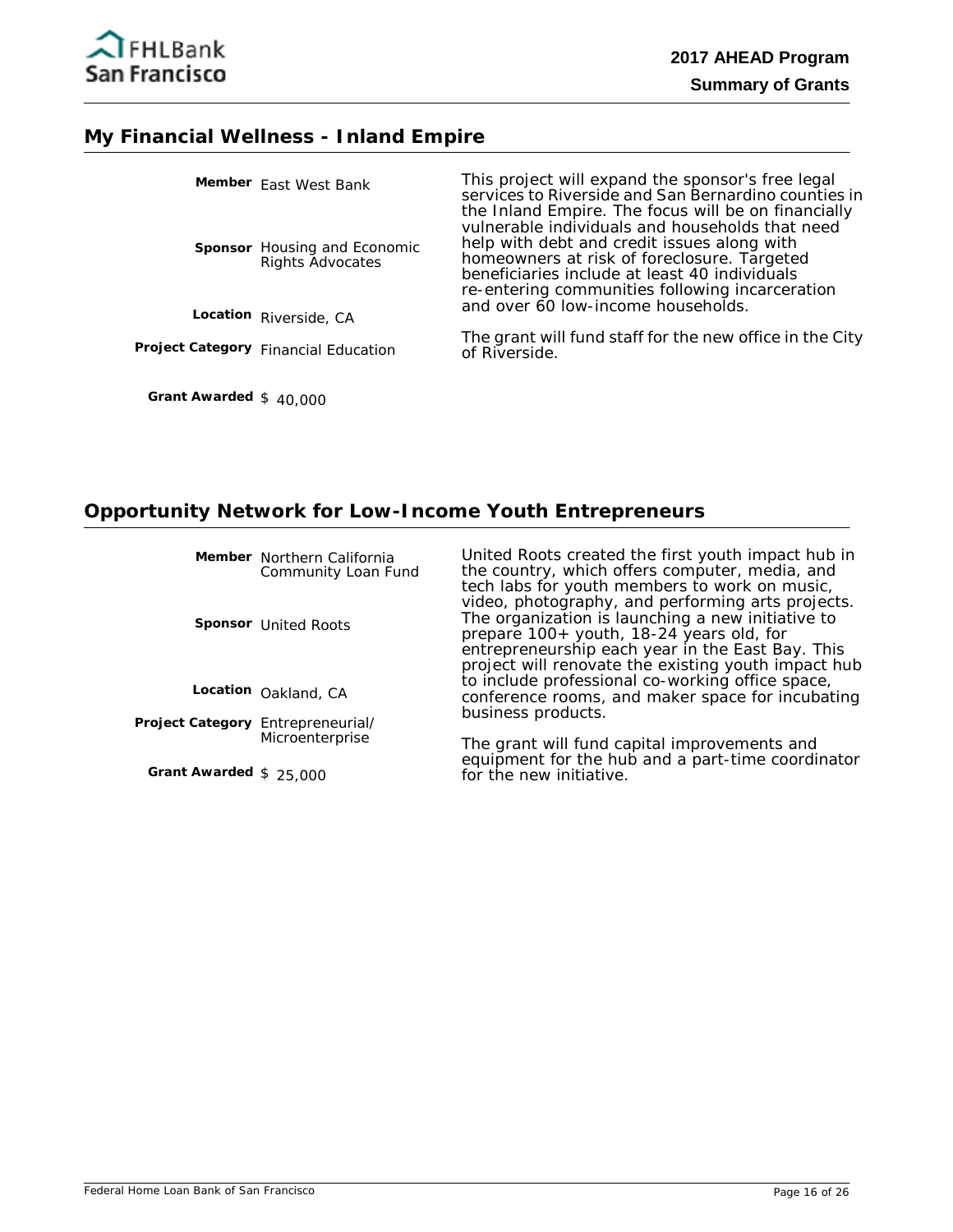

#### **Pathways to Economic Mobility**

**Grant Awarded** \$ 30,000

|                               | <b>Member</b> Bank of America<br>California | Rubicon provides job training and placement,<br>housing, behavioral health, and other supportive<br>services to low-income people in Contra Costa and                                                                                                          |
|-------------------------------|---------------------------------------------|----------------------------------------------------------------------------------------------------------------------------------------------------------------------------------------------------------------------------------------------------------------|
|                               | <b>Sponsor</b> Rubicon Programs             | Alameda counties. In 2016, the sponsor launched<br>Pathways, a program to help participants identify<br>and work towards a career path offering family<br>sustaining wages. This project will support the<br>Pathways program at one site in Contra Costa that |
|                               | Location Richmond, CA                       | serves a client base that is largely made up of<br>people re-entering society after incarceration.                                                                                                                                                             |
| Project Category Job Training |                                             | The grant will partially fund program staff costs and<br>stipends for participants.                                                                                                                                                                            |

#### **Richmond Homeownership & Preservation Program**

**Member** Mechanics Bank

**Sponsor** Richmond Neighborhood Housing Services

**Location** Richmond, CA

**Project Category** Housing Initiative

**Grant Awarded** \$ 20,000

Richmond Neighborhood Housing Services work to stem the tide of displacement of low-income households by providing financial coaching and education aimed at supporting accumulation of wealth through savings and homeownership. This project will expand marketing efforts to promote homeownership in Richmond, one of the last cities in the core Bay Area that still has affordable homeownership opportunities. The goal is to engage at least 500 households through homebuyer and counseling workshops.

The grant will fund staff, costs, and supplies.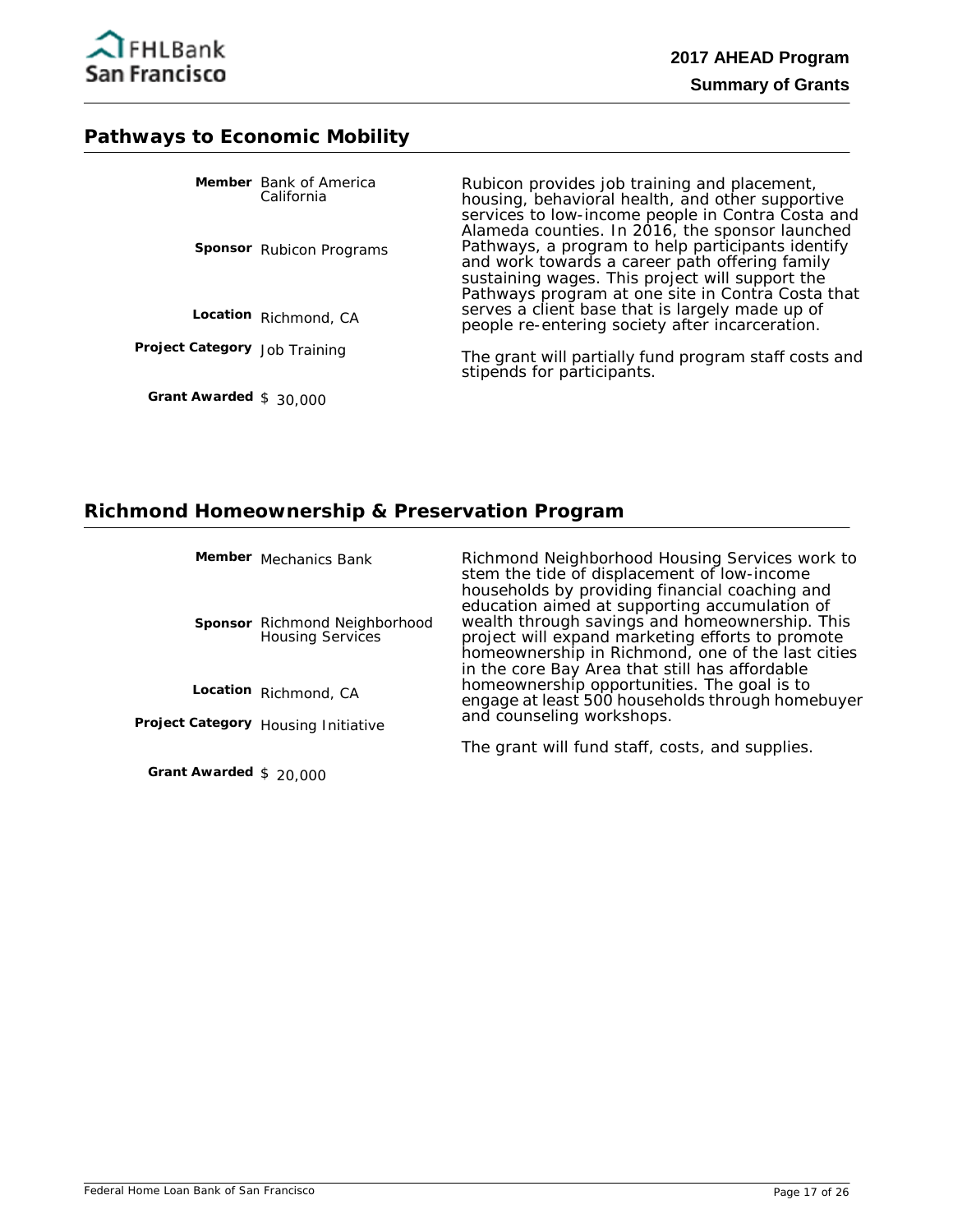

#### **Second Chance Pre-Apprenticeship Training**

|                               | Member Mississippi Valley<br>Company       | This project will support Second Chance's<br>pre-apprenticeship program, which offers training<br>to low-income and previously incarcerated<br>individuals interested in a career in the construction                          |
|-------------------------------|--------------------------------------------|--------------------------------------------------------------------------------------------------------------------------------------------------------------------------------------------------------------------------------|
|                               | Sponsor San Diego Second<br>Chance Program | trades. The goal is to help individuals achieve union<br>employment that translates into jobs paying a high<br>living wage, of up to \$25-32 per hour. The goal for<br>the project is to help 30 individuals receive training, |
|                               | Location San Diego, CA                     | with at least 12 of those trainees placed in jobs<br>within 12 months.                                                                                                                                                         |
| Project Category Job Training |                                            | The grant will help pay for participant stipends, a<br>consultant to provide continuing education, and<br>curriculum materials.                                                                                                |
| Grant Awarded $$40,000$       |                                            |                                                                                                                                                                                                                                |

#### **Siskiyou Job Readiness Employment Training**

**Member** Redding Bank of **Commerce** 

**Sponsor** Siskiyou Economic Development

**Location** Yreka, CA

Project Category Entrepreneurial/ Microenterprise

**Grant Awarded** \$ 20,000

The sponsor supports local business growth as well as recruiting new businesses to rural Siskiyou County, one of the largest counties by geographic area yet one of the smallest and poorest in terms of population. As a result of research they conducted on the greatest workforce challenge in the region, the organization made a strategic decision to create an employment training panel (ETP). An ETP is a state program that provides funding for employee training. The sponsor will use the program as an incentive to support existing businesses ready to expand and to attract new businesses to the area.

The grant will fund staff to create an ETP for Siskiyou County.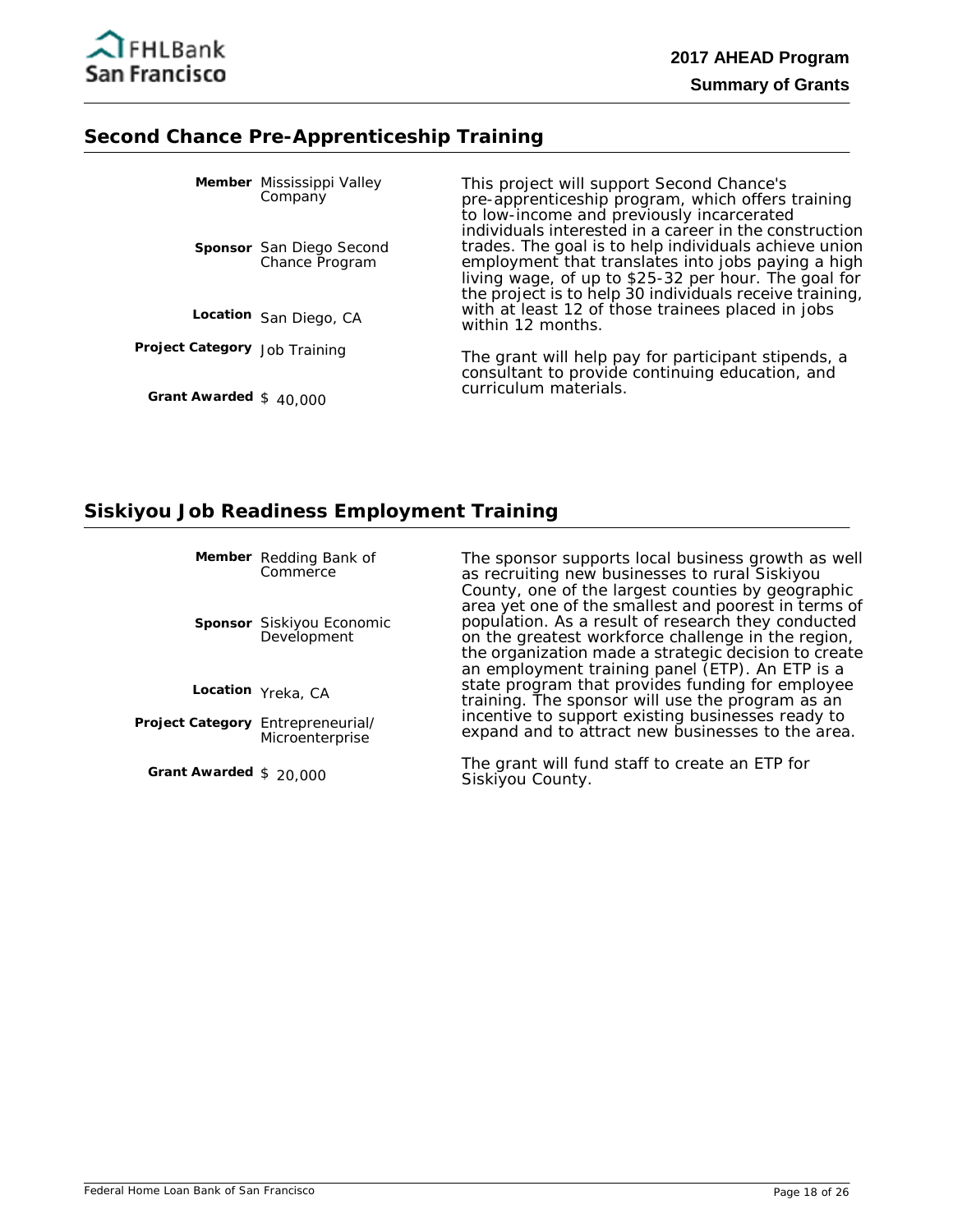

# **SparkPoint Oakland Financial Services**

|                         | Member Charles Schwab Bank                                          | EBALDC is the lead social service agency at<br>SparkPoint Oakland, one of 14 centers in the San<br>Francisco Bay Area that connects staff from multiple                                                                                                    |
|-------------------------|---------------------------------------------------------------------|------------------------------------------------------------------------------------------------------------------------------------------------------------------------------------------------------------------------------------------------------------|
|                         | Sponsor East Bay Asian Local<br>Development Corporation<br>(EBALDC) | agencies to provide integrated financial coaching<br>with job training and job placement for low- and<br>moderate-income individuals. This project will<br>support improvements to workforce development<br>programs, in partnership with the West Oakland |
|                         | Location Oakland, CA                                                | Jobs Resource Center, to prioritize the hiring of local<br>residents for quality jobs. The project also includes                                                                                                                                           |
|                         | Project Category Financial Education                                | a pilot initiative with a local community college to<br>supplement career readiness programs for<br>students.                                                                                                                                              |
| Grant Awarded $$20,000$ |                                                                     | The grant will pay for staffing at the new center.                                                                                                                                                                                                         |

# **SteppingUP**

|                                  | Member Clearinghouse CDFI                              | Orange County Community Housing Corporation<br>offers a variety of supportive services at its<br>affordable housing complexes, including<br>SteppingUP, which helps disadvantaged students               |
|----------------------------------|--------------------------------------------------------|----------------------------------------------------------------------------------------------------------------------------------------------------------------------------------------------------------|
|                                  | Sponsor Orange County Community<br>Housing Corporation | gain access to higher education opportunities. The<br>year long program involves weekly advising<br>sessions, weekend workshops, college tours, and<br>volunteer opportunities for student participants. |
|                                  | Location Santa Ana, CA                                 | This project will strengthen the "college"<br>persistence" component of the program that helps                                                                                                           |
| Project Category Social Services |                                                        | students stay in school and graduate.                                                                                                                                                                    |
|                                  |                                                        | The grant will fund staff to deliver the program.                                                                                                                                                        |

**Grant Awarded** \$ 20,000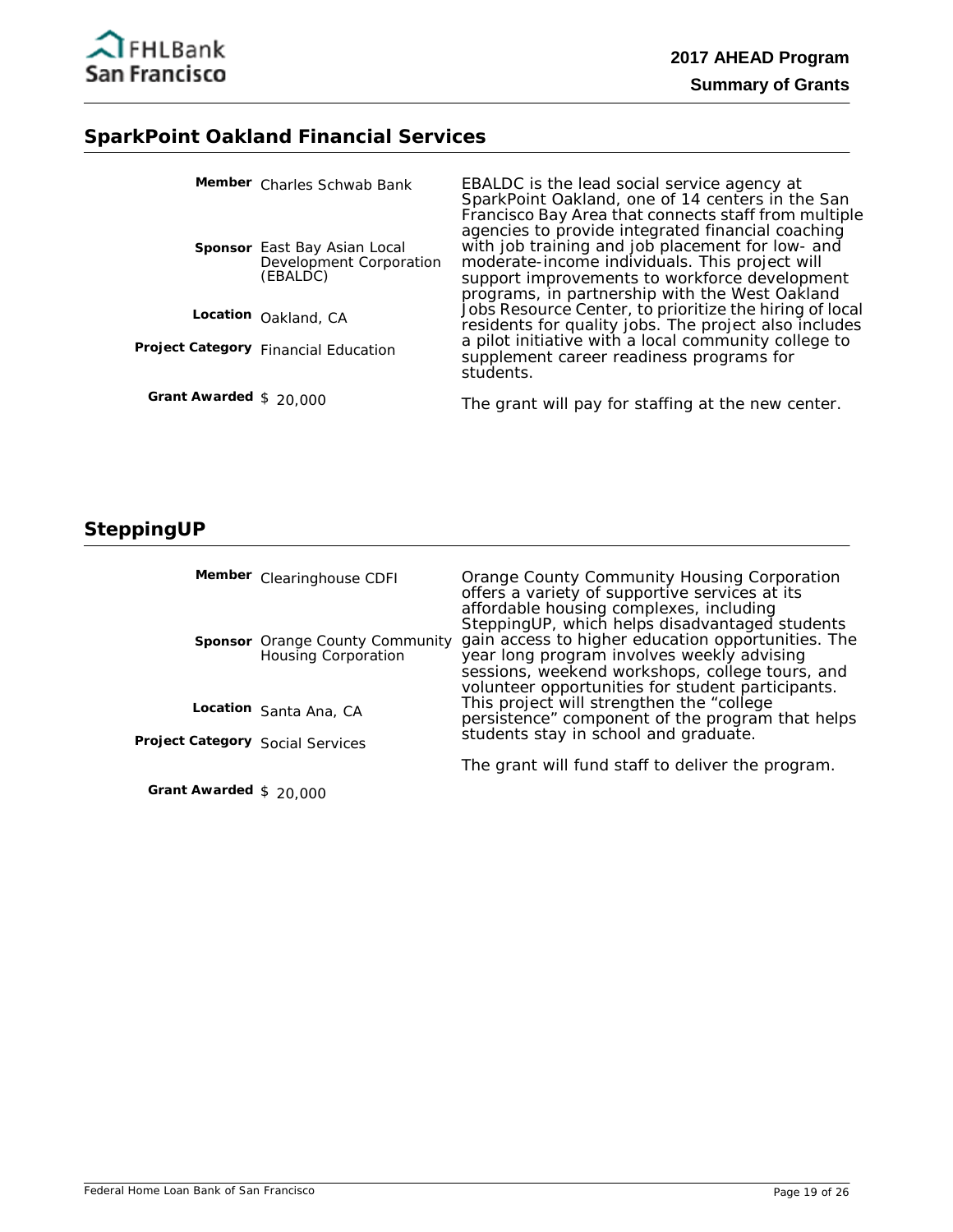

#### **Strengthening Small Businesses through Community Partners**

|                                   | Member Beneficial State Bank                           | Opportunity Fund Northern California's Community<br>Partners Program establishes relationships with<br>organizations that provide technical assistance and<br>business coaching to entrepreneurs. This project is<br>intended to help Opportunity Fund, which provides<br>lending and capital, reach a more diverse set of<br>businesses in a wider geography. Partners benefit<br>by not having to raise capital for lending while<br>entrepreneurs benefit from access to both training<br>and capital to start or grow their business. |
|-----------------------------------|--------------------------------------------------------|-------------------------------------------------------------------------------------------------------------------------------------------------------------------------------------------------------------------------------------------------------------------------------------------------------------------------------------------------------------------------------------------------------------------------------------------------------------------------------------------------------------------------------------------|
|                                   | <b>Sponsor</b> Opportunity Fund<br>Northern California |                                                                                                                                                                                                                                                                                                                                                                                                                                                                                                                                           |
|                                   | Location San Jose, CA                                  |                                                                                                                                                                                                                                                                                                                                                                                                                                                                                                                                           |
| Project Category Entrepreneurial/ | Microenterprise                                        | The grant will fund staff to conduct outreach and<br>training to onboard new partners.                                                                                                                                                                                                                                                                                                                                                                                                                                                    |

**Grant Awarded** \$ 20,000

# **Technology Media Arts for New Horizons**

|                               | Member MUFG Union Bank      | New Horizons operates an educational and<br>employment training service center for adults with<br>intellectual and developmental disabilities in the                                                                                                                                                                                                                                                                      |
|-------------------------------|-----------------------------|---------------------------------------------------------------------------------------------------------------------------------------------------------------------------------------------------------------------------------------------------------------------------------------------------------------------------------------------------------------------------------------------------------------------------|
|                               | <b>Sponsor</b> New Horizons | San Fernando Valley area of Northern Los Angeles.<br>The Technology Media Arts program teaches<br>participants various technological and computer<br>related skills, with a focus in animation and film.<br>This project will build off of the sponsor's recent<br>partnership with Cal Arts and others to provide 30<br>young adults with job skills and opportunities for<br>employment in the film/animation industry. |
|                               | Location North Hills, CA    |                                                                                                                                                                                                                                                                                                                                                                                                                           |
| Project Category Job Training |                             |                                                                                                                                                                                                                                                                                                                                                                                                                           |
| Grant Awarded $$20,000$       |                             | The grant will help pay for staff, equipment, and<br>curriculum development.                                                                                                                                                                                                                                                                                                                                              |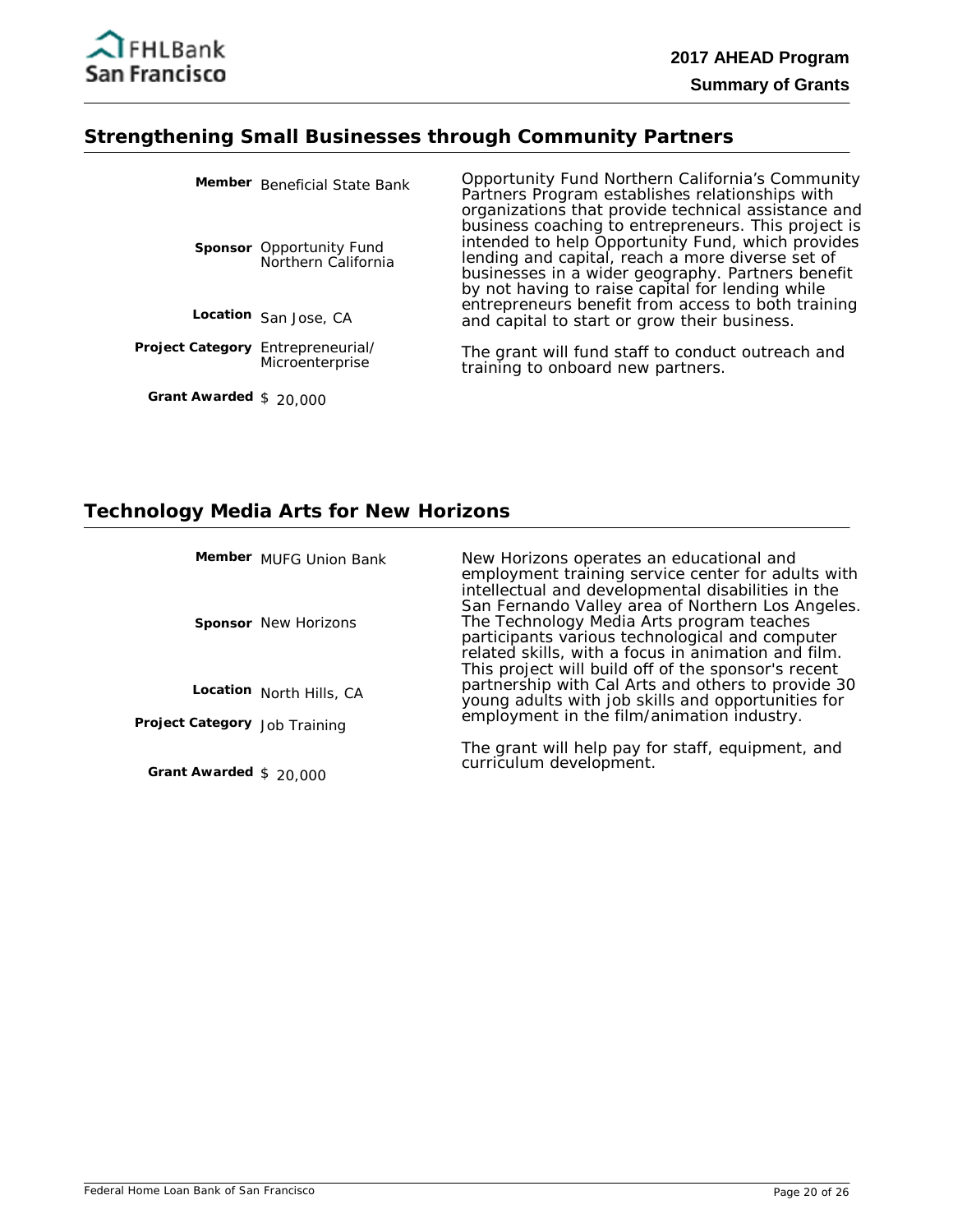

#### **The Semi'a Fund: Capital and Coaching for Microentrepreneurs**

|                                   | Member Beneficial State Bank                    | This project will scale up one of the sponsor's<br>microfinance programs, the Semi'a Fund, which<br>provides capital and business coaching to street                                                                                                        |
|-----------------------------------|-------------------------------------------------|-------------------------------------------------------------------------------------------------------------------------------------------------------------------------------------------------------------------------------------------------------------|
|                                   | Sponsor Leadership for Urban<br>Renewal Network | vendors, small food retailers, home based<br>businesses, and other enterprises in the informal<br>economies of East and South Los Angeles. Many of<br>the sponsor's clients are immigrant: Los Angeles<br>has the second highest concentration of immigrant |
|                                   | Location Los Angeles, CA                        | owned small businesses in the country. Microloans<br>range from \$5,000-\$25,000 and are paired with                                                                                                                                                        |
| Project Category Entrepreneurial/ | Microenterprise                                 | one-on-one culturally-appropriate coaching and<br>technical assistance.                                                                                                                                                                                     |
| Grant Awarded $$25,000$           |                                                 | The grant will pay for a staff member to raise capital<br>and expand outreach activities.                                                                                                                                                                   |

#### **Valley Sierra Small Business Empowerment**

Oak Valley Community Bank **Member**

**Sponsor** Valley Sierra SBDC

**Location** Modesto, CA

Project Category Entrepreneurial/ Microenterprise

**Grant Awarded** \$ 20,000

Valley Sierra promotes the development, growth, and success of small businesses in the Central Valley of California through business consulting and training. This project will offer business management assistance and increased access to capital for microbusinesses in all of Tuolumne County and rural parts of Stanislaus County.

The grant will pay for additional consultants to provide professional business services.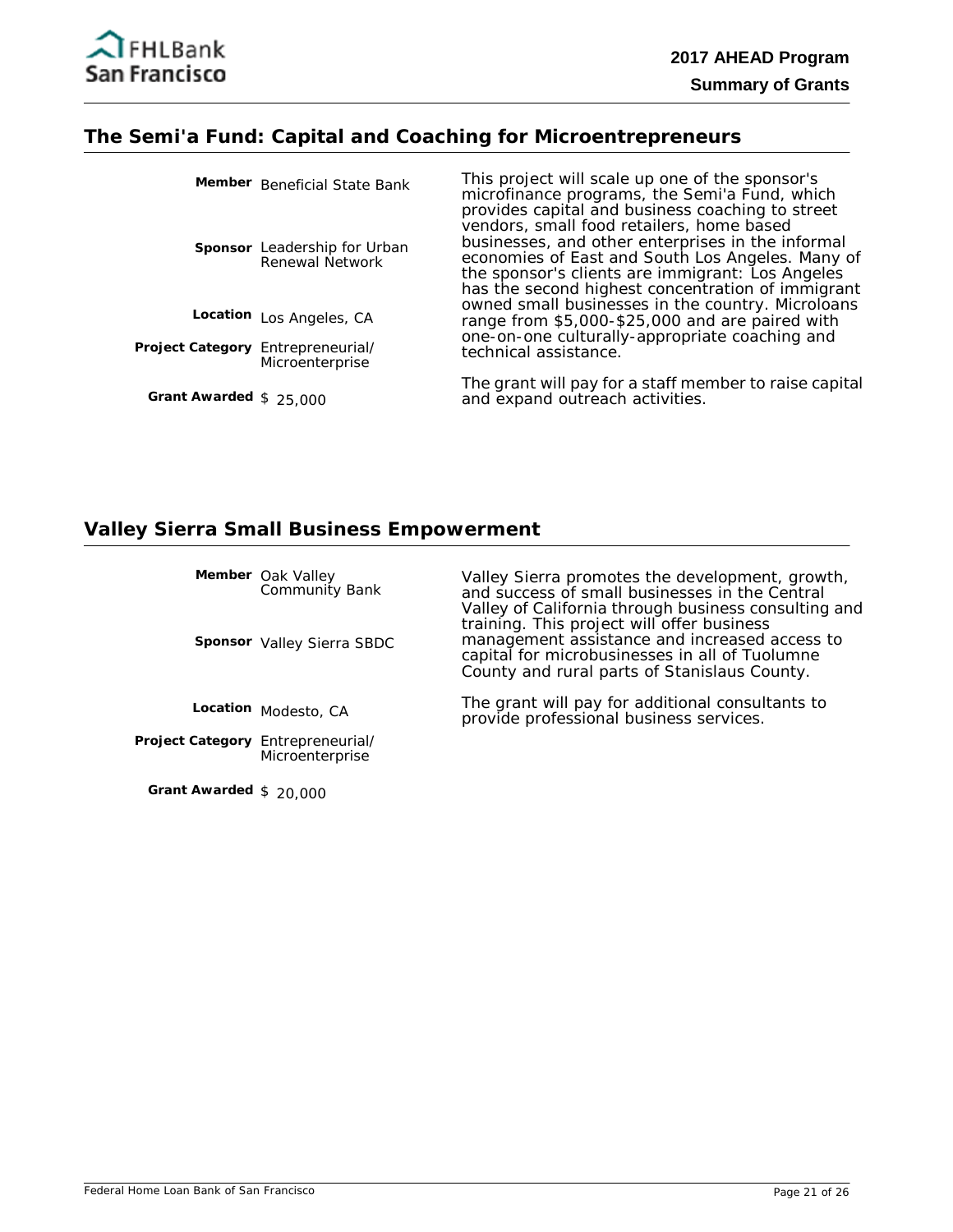

#### **Valley Vision's Jobs Support Continuum**

|                                        | Member First Northern Bank<br>of Dixon<br><b>Sponsor</b> Valley Vision | Valley Vision will support an urban jobs initiative by<br>creating an online resource hub of service providers<br>to connect them with unemployed and<br>underemployed people in the region. It is aimed at<br>helping to decrease concentrated poverty and<br>improve the economic security of individuals and<br>neighborhoods throughout the Sacramento Capital<br>region. |
|----------------------------------------|------------------------------------------------------------------------|-------------------------------------------------------------------------------------------------------------------------------------------------------------------------------------------------------------------------------------------------------------------------------------------------------------------------------------------------------------------------------|
|                                        | Location Sacramento, CA                                                | The grant will fund staff to carry out the initiative.                                                                                                                                                                                                                                                                                                                        |
| <b>Project Category Other Economic</b> | Development                                                            |                                                                                                                                                                                                                                                                                                                                                                               |

**Grant Awarded** \$ 30,000

#### **Village Market Equitable Food Business Incubator**

**Member** City National Bank

**Sponsor** Community Services Unlimited

Location Los Angeles, CA

Project Category Entrepreneurial/ **Microenterprise** 

**Grant Awarded** \$ 40,000

The sponsor purchased a property in 2015 that is being redeveloped into a wellness center and food business incubator. This project will support the food business incubator in providing training and mentorship to low-income entrepreneurs who produce healthy food for residents of South Central Los Angeles. The goal is to increase job opportunities for local residents, create small business opportunities, and increase production of healthy foods for the larger community.

The grant will pay for staff to implement the food business incubator program and develop program training materials, food safety trainer certifications, and marketing materials.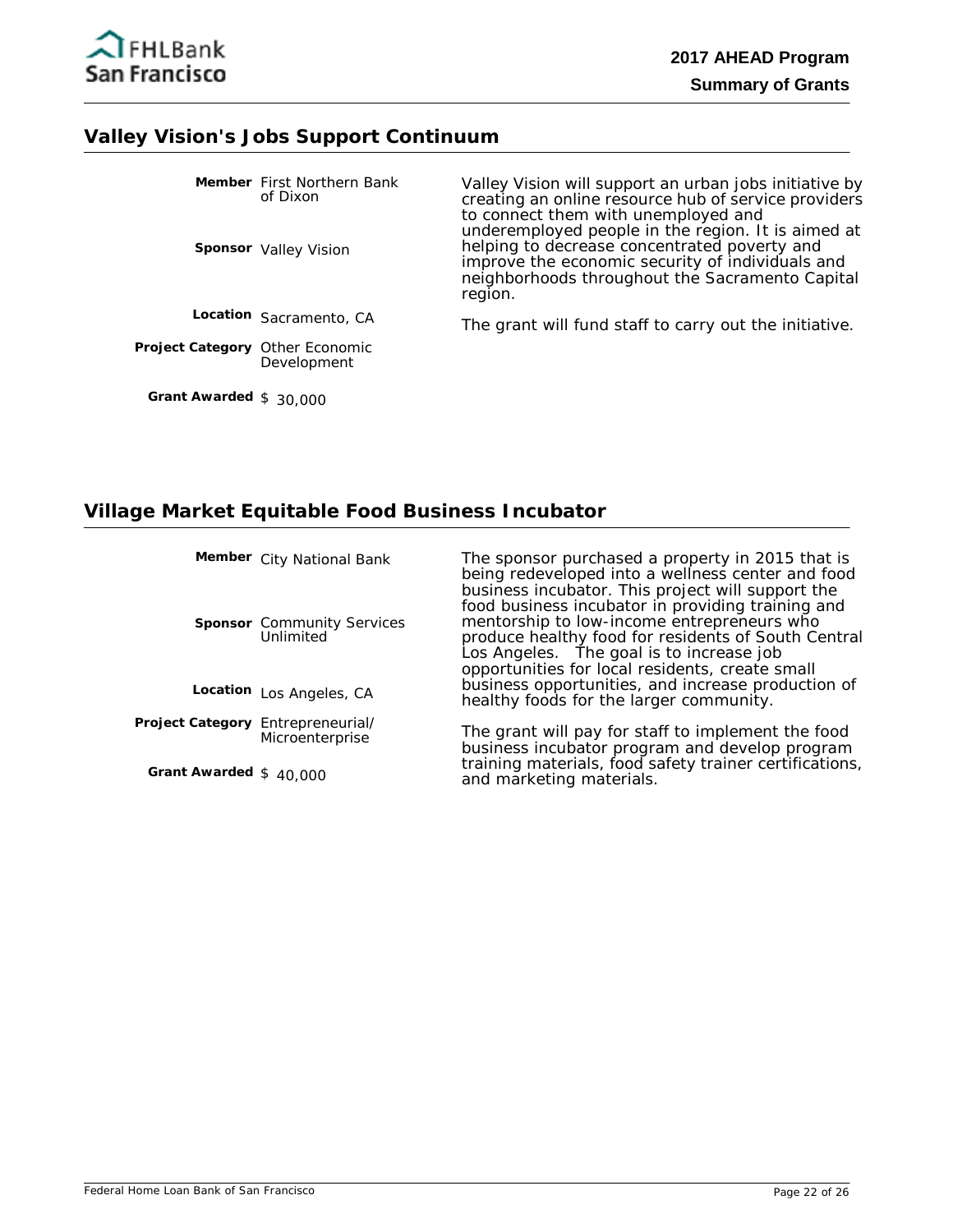# **WISEPlace Financial Empowerment for Women in Crisis**

| Member Pacific Mercantile Bank<br><b>Sponsor</b> WISEPlace | WISEPlace is in the process of renovating a<br>gymnasium and converting it into an emergency<br>shelter for women in Santa Ana that will provide<br>shelter, shower facilities, and wrap around services.<br>A financial empowerment program will offer help<br>with basic budgeting while employment assistance<br>is provided to help homeless women find permanent<br>housing and achieve self-sufficiency. |
|------------------------------------------------------------|----------------------------------------------------------------------------------------------------------------------------------------------------------------------------------------------------------------------------------------------------------------------------------------------------------------------------------------------------------------------------------------------------------------|
| Location Santa Ana, CA                                     | The grant will pay for a financial empowerment                                                                                                                                                                                                                                                                                                                                                                 |
| Project Category Financial Education                       | manager to create and deliver the program at the<br>new shelter.                                                                                                                                                                                                                                                                                                                                               |
|                                                            |                                                                                                                                                                                                                                                                                                                                                                                                                |

# **Women's Economic Empowerment Program**

|                                   | Member Silicon Valley Bank | Grameen America is a national microfinance<br>organization that helps low-income women<br>entrepreneurs build small businesses and enter the                                                                                                                         |
|-----------------------------------|----------------------------|----------------------------------------------------------------------------------------------------------------------------------------------------------------------------------------------------------------------------------------------------------------------|
|                                   | Sponsor Grameen America    | financial mainstream. The organization's business<br>model is unique because it uses a group lending<br>model, in which five women form a lending group to<br>start or expand their microbusinesses. This project<br>will expand the endeavor to a new branch in San |
|                                   | Location San Jose, CA      | Jose to target Latina women living at or below the<br>poverty line.                                                                                                                                                                                                  |
| Project Category Entrepreneurial/ | Microenterprise            | The grant will partially fund a branch manager for<br>the new San Jose office.                                                                                                                                                                                       |

**Grant Awarded** \$ 40,000

**Grant Awarded** \$ 20,000

the new San Jose office.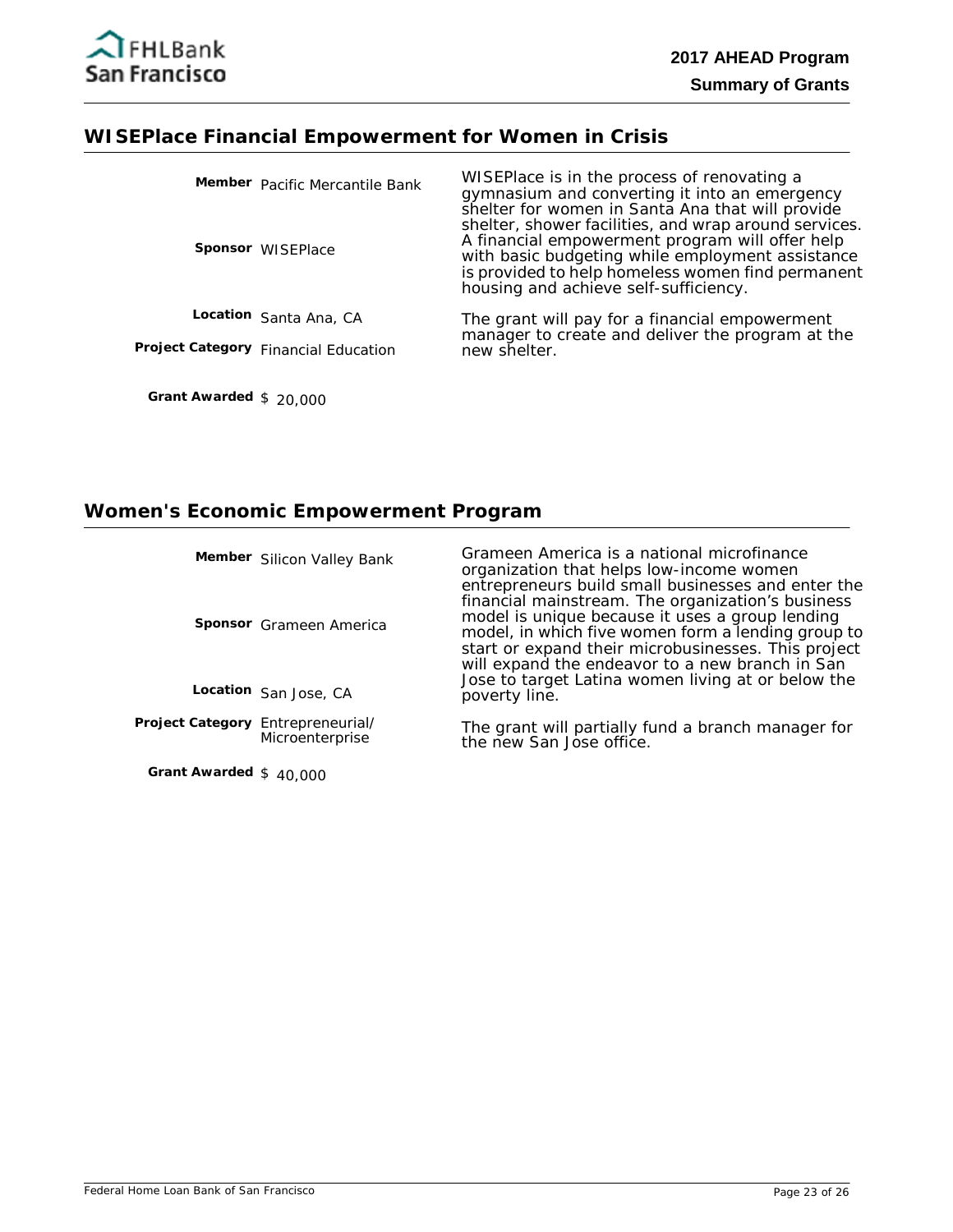

# **YouthWorks - Employment to Empowerment**

|                                  | Member Rabobank                                  | YouthWorks is the signature program offered by<br>Affordable Housing Paso Robles, whose mission is to<br>teach youth from six-to-24 years old leadership and                                                                                                        |
|----------------------------------|--------------------------------------------------|---------------------------------------------------------------------------------------------------------------------------------------------------------------------------------------------------------------------------------------------------------------------|
|                                  | <b>Sponsor</b> Affordable Housing<br>Paso Robles | job skills that prepare them for the working world.<br>The program operates five-to-six days a week,<br>year-round, delivering academic support, job skills<br>training, mentoring, college planning, and hands on<br>work experience appropriate for different age |
|                                  | Location Paso Robles, CA                         | groups. The goal of this project is to support<br>enrolling 25 additional young people in the<br>program.                                                                                                                                                           |
| Project Category Social Services |                                                  |                                                                                                                                                                                                                                                                     |
|                                  |                                                  | The grant will fund staff to run the program and<br>instructional materials.                                                                                                                                                                                        |

**Grant Awarded** \$ 25,000

Federal Home Loan Bank of San Francisco **Page 24 of 26** Page 24 of 26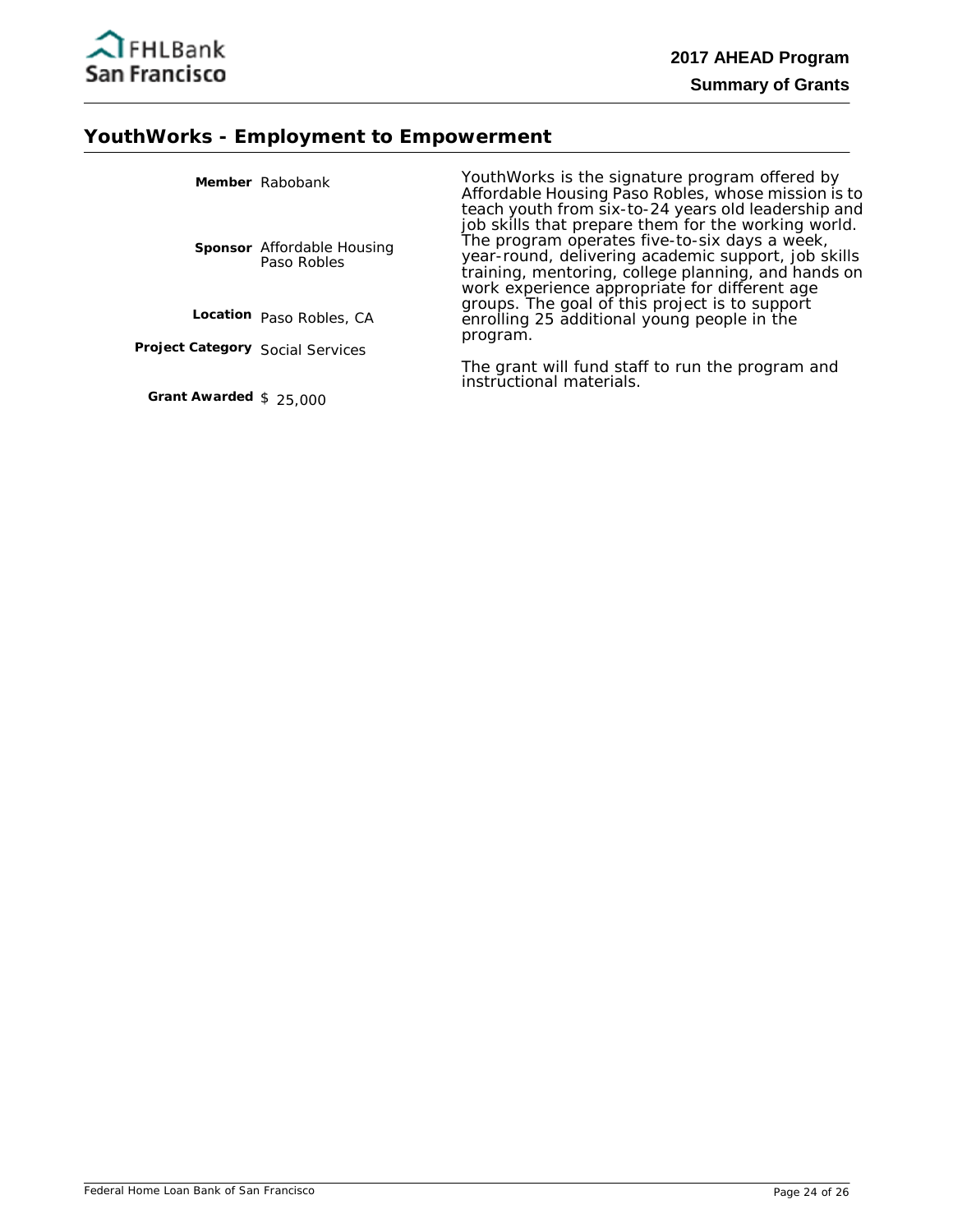# **NEVADA**

### **Northern Nevada HOPES Financial Wellness Clinic**

| Member Charles Schwab Bank           | HOPES provides integrative healthcare and case<br>management support to underserved populations,<br>such as the LGBT community, homeless people, and<br>people with mental illness or living in poverty. This    |
|--------------------------------------|------------------------------------------------------------------------------------------------------------------------------------------------------------------------------------------------------------------|
| <b>Sponsor</b> Northern Nevada HOPES | pilot program will add financial coaching and<br>education to the comprehensive healthcare services<br>they provide for clients. It is aimed at giving<br>participants the skills they need to achieve financial |
| Location Reno, NV                    | stability and helping to improve health outcomes.                                                                                                                                                                |
| Project Category Financial Education | The grant will help pay for a staff position.                                                                                                                                                                    |
|                                      |                                                                                                                                                                                                                  |

### **Strengthening Financial Stability at Home - Pilot Program**

| Member Charles Schwab Bank<br><b>Sponsor</b> Nevada HAND | Nevada HAND will launch a pilot financial education<br>program at three of their affordable housing sites<br>for residents with a history of late rent payments.<br>Residents who chronically make late rent payments<br>incur burdensome late fees and are frequently at<br>risk of eviction. Through this program residents will<br>receive individualized financial assessments and<br>credit counseling and coaching on budgeting and |
|----------------------------------------------------------|-------------------------------------------------------------------------------------------------------------------------------------------------------------------------------------------------------------------------------------------------------------------------------------------------------------------------------------------------------------------------------------------------------------------------------------------|
| Location Las Vegas, NV                                   | money management.                                                                                                                                                                                                                                                                                                                                                                                                                         |
| Project Category Financial Education                     | The grant will pay for staff to launch the program.                                                                                                                                                                                                                                                                                                                                                                                       |

**Grant Awarded** \$ 25,000

**Grant Awarded** \$ 35,000